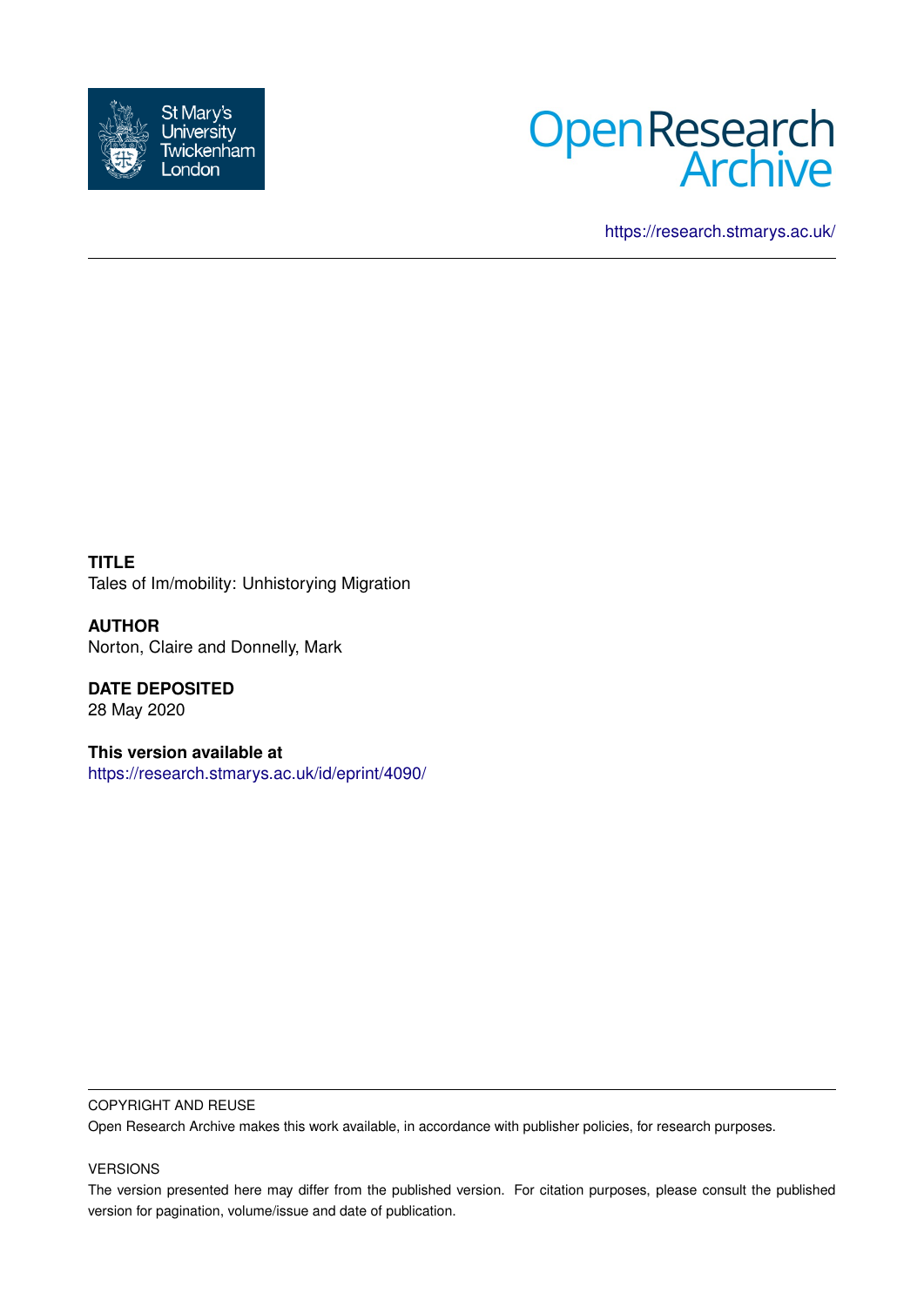Philosophy of History Tales of Im/mobility 7

Tales of im/mobility

Unhistorying migration $<sup>1</sup>$ </sup>

Claire Norton and Mark Donnelly

Writing towards the end of the twentieth century, Giorgio Agamben argued in 'Beyond Human Rights' that 'the refugee is perhaps the only thinkable figure for the people of our time and the only category in which one may see today … the forms and limits of a coming political community' (1996: 158–9). Reasoning that the concept of human rights was tied to the political-juridical order of state-nation territory, and diagnosing that the decline of the integrity of the nation state was unstoppable, Agamben believed that the time had come to build 'our political philosophy anew starting from the one and only figure of the refugee' (1996: 159).<sup>2</sup> Agamben's point here was not simply that the presence of the refugee contradicted the implied universalism of human rights discourses, when these rights were primarily awarded or withheld at the discretion of nation states.<sup>3</sup> It was that the refugee could not be incorporated within existing categories of political philosophy without disrupting to breaking point fundamental concepts at work in that system of thought.<sup>4</sup>

The purpose of this chapter is to borrow the shape of Agamben's idea and apply it to a consideration of metahistorical issues in the twenty-first century. Working in this way, we look to articulate our position that the figure of the contemporary migrant<sup>5</sup> cannot be brought within the boundaries of conventional (Western) historiographical practices without bringing those practices into disrepute – on the grounds that they are shown to be politically redundant from the point of view of those whose struggle is, in Arendt's phrase, 'the right to have rights' (2017: 388). In developing this position, we start from the same ground as Pihlainen when he states that 'claims for the *intrinsic* value of studying the past make no sense. There is no "in itself" to historical knowledge' (2017: xv). Rather, he maintains, the purpose of 'doing' history can only be conceived of in relation to effects and consequences. If historiography cannot produce effects that work in the interests of migrants now, then a long-established critique about it being a discourse that is largely disconnected from contemporary ethico-political challenges is relevant still. This is not to make the mistake of assuming that historicizing practices are irrelevant to the experience of migration or 'refugeeness'.<sup>6</sup> Quite the reverse: in the main they function negatively to authorize ideas about the legitimacy of national-political communities as singularities whose cultural autonomy and territorial sovereignty need 'defending' from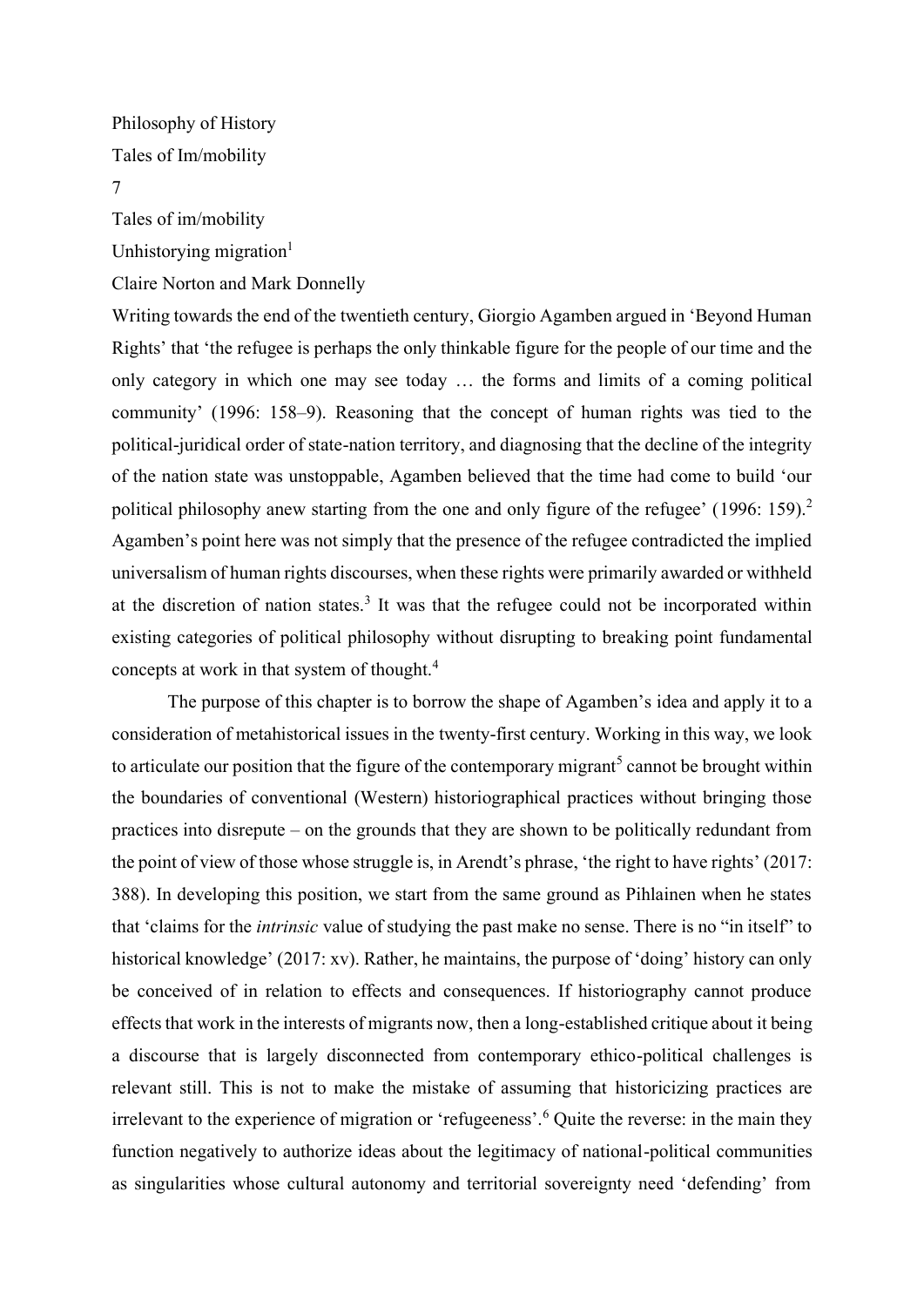outsiders who want to make a claim on them. The recent rise of anti-migrant rhetoric and violence in populist political campaigns illustrates the nature of the problem. No one seriously argues that historians are responsible for this backlash against vulnerable minorities. But the identity positions that are responsible for anti-migrant hostility seek to derive legitimacy from ideas about a historically constituted 'same' that is different from 'others'. As Hayden White argued,

It is a troubling fact that 'history' or 'historical consciousness' or 'historical knowledge' has functioned more or less effectively over time as one of the instruments deployed by dominant social groups in the effort to 'control the imagination' of the multitude or at least of elites destined to control the multitude.  $(2011: 170-1)^7$ 

All this raises the question of whether historicization can bring anything creative to the migrants' self-management of their situation separate from other forms of 'context-work'. We will argue here that historians *qua* historians can make only the weakest of claims about the practical value of their knowledge work for migrants. Instead, we believe, other forms of pasttalk should be seen as more productive resources for supporting their struggles for hospitality, dignity, rights and access to provisions and medical care.

There is a clear ideological motivation behind the approach that we take in this chapter. We seek to make a case about the political value of forms of past-focused work that engage with migrants as central subjects of the twenty-first century: a multitude whose numbers are likely to increase as movement of people is shaped by the effects of climate change, economic crises, war and border enforcement policies. Migrants experience the limits of what it is to be human when human rights are territorialized. They are a diaspora whose subjectivity is often produced by being exposed to the force of the 'state of exception' (Nyers 2006: xii). They include people whose situation when they are forced to migrate from one place to another was described by Bauman in the following terms:

They do not *change* places; they lose a place on earth, they are catapulted into a nowhere, into [Marc] Augé's 'non-lieux' or [Joel] Garreau's 'nowherevilles', into Michel Foucault's 'Narrenschiffe', into a drifting 'place without a place, that exists by itself, that is closed in on itself and at the same time is given over to the infinity of the sea'. (2002: 112)

Those migrants who are subject to the classification regime of 'refugeeness' also experience the fact that, as Derrida remarked, every rich, capitalist country puts into practice a policy of border closings, a 'putting-into-hibernation of the principles of asylum' when it suits their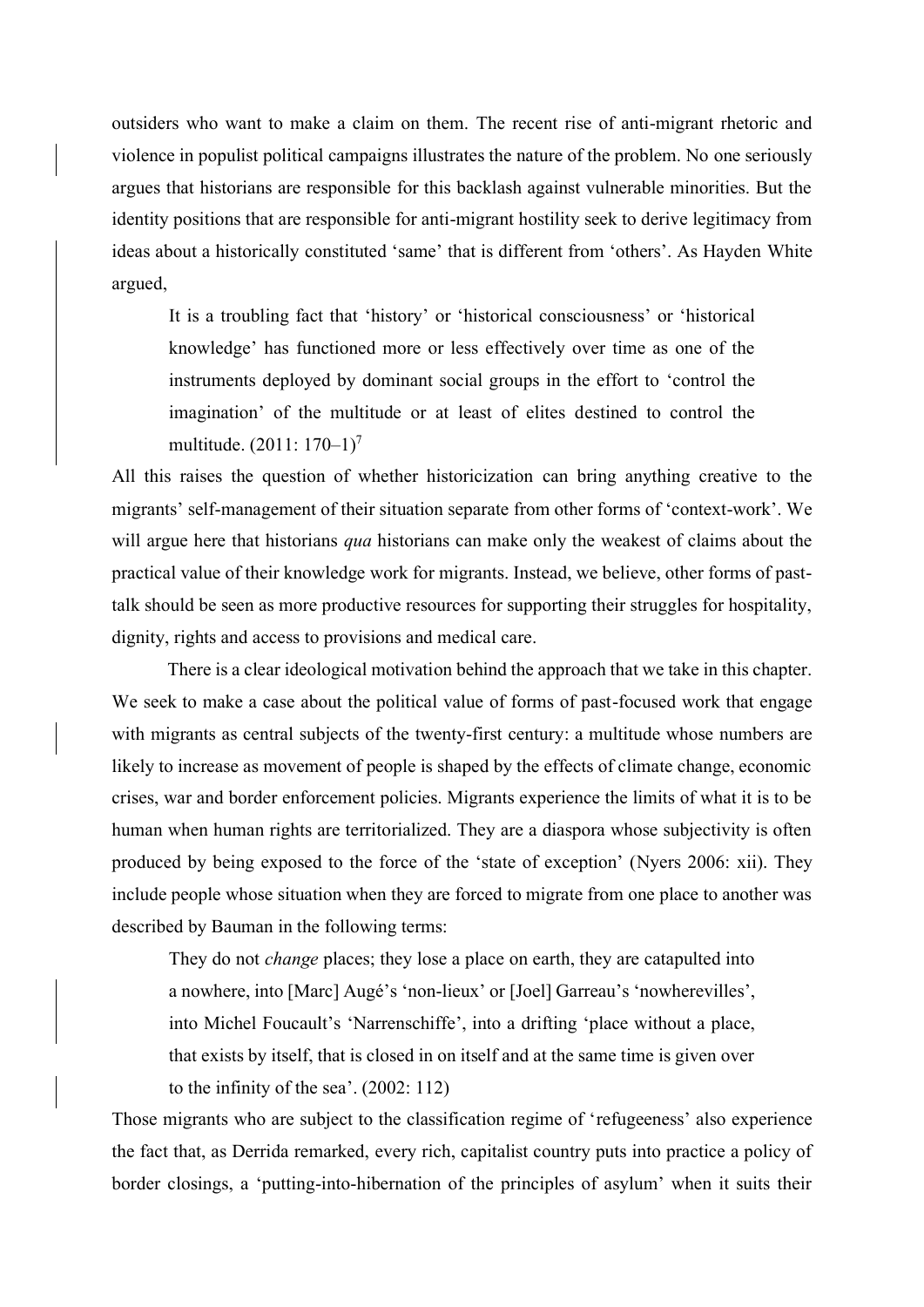needs to do so (2002: 140).<sup>8</sup> In choosing to think about meta-history questions from the starting point of migrant experiences, our intention is to align our work with the fairly recent ethical turn in history theory, or with what has been called a concern with 'history in the world'.<sup>9</sup> This is not to claim a particular timeliness for our theoretical approach: far from it. To the extent that one might identify trends in history theory, the most recent movements in the field have been away from a focus on how language and representation function to mediate a sense of the historical, signalling that the paradigm of the linguistic turn in history theory is now most likely to be regarded as a tired orthodoxy that restricts creative thinking in the field. Against this state of affairs, we have to concede that our position remains grounded on what has become an unfashionably retro preference for the type of post-foundational or anti-representationalist critiques of the discipline that set much of the agenda in history theory since the  $1970s$ .<sup>10</sup> We do not intend to use these critiques to probe the ontological status of history (in either of its guises as 'course of events' or 'textual category'). Instead, we are more interested in issues around rhetorical practices and the *consequences* of producing certain types of knowledge about the past for various circuits of consumption. For us, history theory represents a space in which to engage with the often-problematic ways that people experience or consume different types of mediated versions of 'pastness' in the present. In particular, we seek to draw attention to the fact that proposals to view the past in given ways – and in given forms – have ideological and political consequences which are rarely examined within the community of working historians.<sup>11</sup>

Some historians have written in detail about refugee issues, but viewed in proportional terms the subject is in the outer margins of the discipline's main areas of interest. Commenting on the strikingly small amount of work in the field, Peter Gatrell wrote that historians have shown 'actual resistance rather than simple apathy' in their engagement with the subject (2007: 43– 5). This general point contains a more particular one, which is that historians rarely write about refugees *as* refugees. To the extent that they write about refugee issues at all, historians usually focus on aid agencies and relief organizations as the objects of their research (Gatrell 2013: 283). This disciplinary sense of priorities led Philip Marfleet to observe in a review of the historiography in 2007 that refugees are 'people whose absence from most historical writing is so marked that it constitutes a systematic exclusion' (2007: 136). Gatrell and Marfleet shared a hope that more historians would take up writing about refugees, primarily as a way of compensating for other disciplines' largely ahistorical approaches to the field of enquiry. Such a lack of interest in historicity was most visible in the cross-disciplinary field of refugee studies. Marfleet, for example, referred to a review by the editor of the *Journal of Refugee Studies* that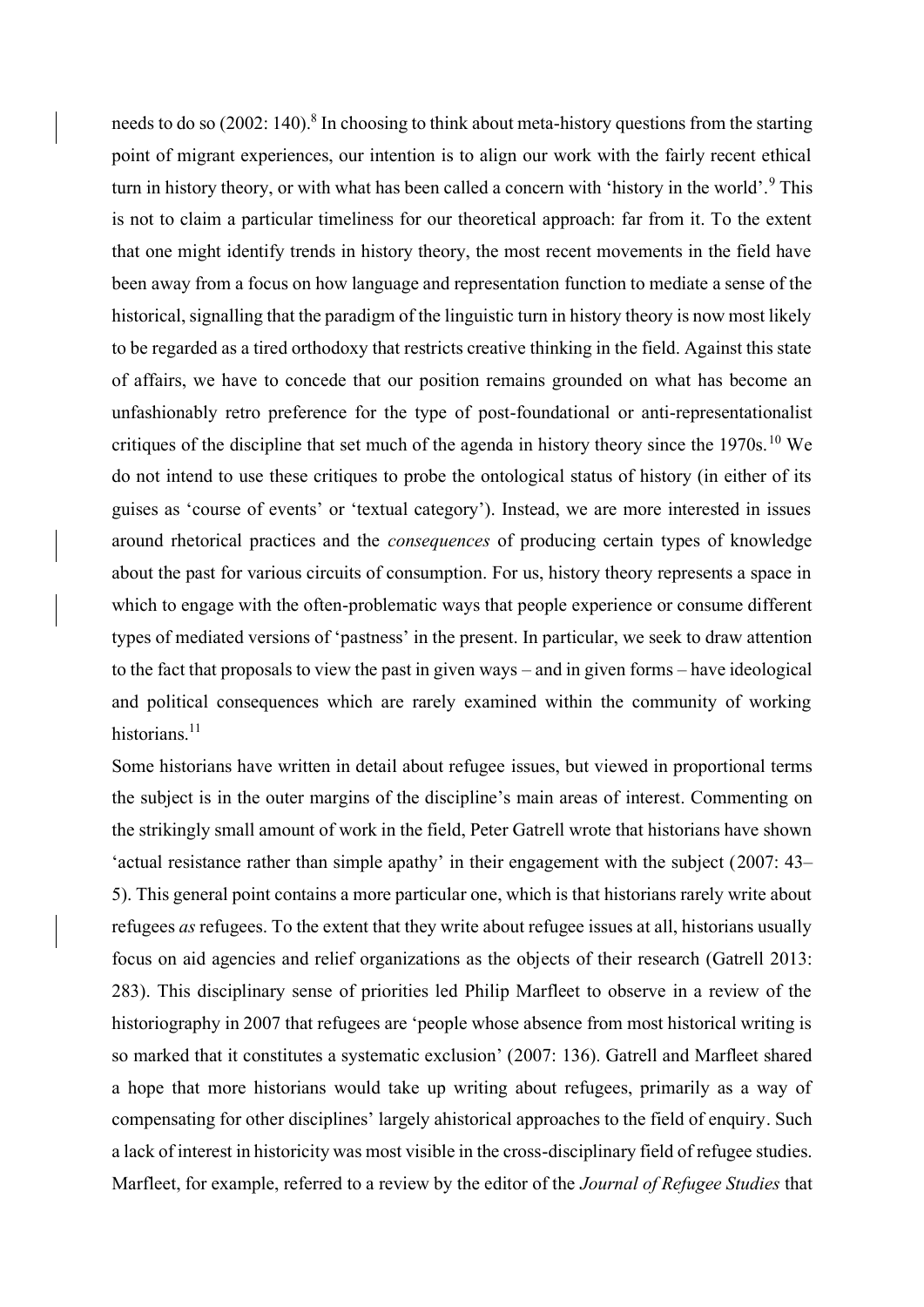surveyed the disciplinary basis of all articles submitted to the publication between 1988 and 2000. Only 4 per cent of these articles addressed 'historical issues', leaving Marfleet to conclude that 'in effect, contributors to the journal had declined to engage with history' (2007: 136). This was a matter of regret for him, because in his view refugee crises that were current at that time in Iraq, Darfur, Zimbabwe, Sri Lanka and Somalia could not be understood without history – 'yet we invariably approach them on an ahistorical basis' (2007: 137).<sup>12</sup>

In mitigation we do acknowledge that there are historians who write about refugee and forced migration issues without identifying their work as something that should be situated within the field of refugee studies.<sup>13</sup> Moreover, despite its marginal status within the academic discipline of history, there does exist a corpus of both synoptic and more narrowly specialized historical accounts of refugees.<sup>14</sup> Nonetheless, the real issue here is less about quantity than it is about the disciplinary self-identity that explains why historians collectively marginalize the subject. One of the most important of these assumptions is the 'methodological nationalism' by which, according to Wimmer and Glick Schiller, history and the social sciences naturalize the idea of the nation state. Notwithstanding the development of transnational, cosmopolitan, diasporic and regionally centred historical research projects, historians, they argue, 'reflect the methodological assumption that it is a particular nation that provides the constant unit of observation through all historical transformations, the 'thing' whose change history was supposed to describe' (2003: 580). Because refugees are stateless, they are predominantly excluded from historical accounts that refer to an otherwise 'uncluttered national past'.<sup>15</sup> This is not merely problematic at the level at which representational choices are judged to be ethically justified or not. The more critical issue is that the same discursive strategies by which refugees are excluded from narratives about imaginary 'historical communities' can also be summoned as rhetorical allies for processes by which they are excluded from the 'political communities' who have the 'right to have rights'. In this way, methodological nationalism creates the spaces in which contemporary discourses that work against the interests of refugees and migrants can be legitimized in relation to a sense of historical time – the time of the 'nation'.

Ultimately, political questions about migration involve negotiating between sets of imperatives: unconditional/conditional, absolute/relative, universal/particular (Critchley and Kearney 2001: xi). History's attachment to methodological nationalism – indeed the discipline's prime role in its development – makes it complicit with conditional and exclusionary ideas about 'belonging' to national communities that derive their sense of coherence from shared ideas about the past. This idea of 'belonging' can of course work at a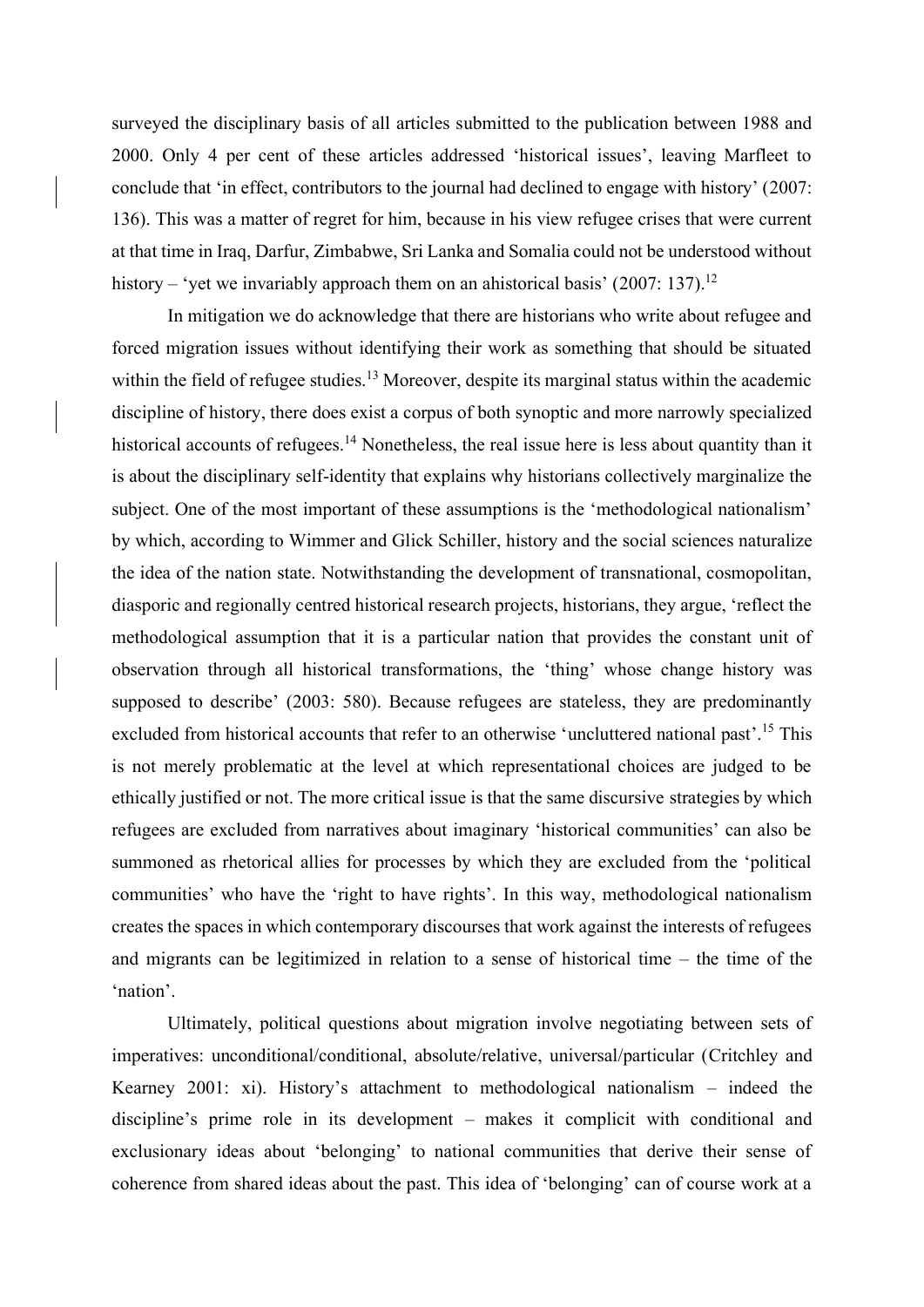supra-national level, where states distribute citizens' rights across borders in mutual agreement with other states. At the cultural level the correlate of these extended legal frameworks are the 'affective geographies' at work in the production of new kinds of political imaginaries (Wacquant 2007). Such productions often seek to invoke their own type of historical legitimacy, referencing what they choose to claim as common traditions and experiences of the past. The 'Declaration on European Identity' issued at Copenhagen in 1973 is an example of the form, beginning as it does with members of the newly enlarged European Community defining their claim to a shared identity in relation to a 'common heritage'. But those claims to belonging were based on imagined communities that seemingly endure across historical time pull against unconditional ideas about 'hospitality' to others as fully Other. In this way, historically constituted notions of belonging function as an obstacle to the securing of residency and cultural or social rights by what Balibar called 'foreign foreigners' across the European Union, the ones who are excluded by a system of 'European apartheid' (2004: 44–5).

History as a discipline is therefore caught up in the politics of contemporary migration issues. However, we see no strong argument that academic history writing, judged as a discourse that *always produces political effects*, offers much of *practical* value to groups of migrants today. One can always consult historical accounts about forced migration in centuries past: the eviction of Jews and Muslims from Spain in 1492 and 1609 respectively, the expulsion of Huguenots from France in the seventeenth century and so forth. But such accounts do not themselves come with convincing explanations about how or why such work should be read now, nor who these histories are primarily for. This lack of direct engagement with contemporary political challenges is one of the main reasons behind the estrangement of history from refugee studies that was noted by Marfleet. Refugee studies, which largely formed in the 1980s as a nexus of law, political science, global development studies, anthropology and sociology, aims to be 'policy-relevant'. Its founding mission was to inform NGOs and states and international organizations about policy responses to urgent problems in the present. As a result, its practitioners have not been persuaded of the value of adopting the historical perspective, because they are unconvinced that studying older precedents helps them to understand contemporary iterations when the specificities of each are so different from one another. Equally, given well-rehearsed problematics concerning the ontological status of the past, and similar uncertainty about the epistemological status of claims to know the past-ashistory, there are good reasons to reject any claim that historical accounts provide sufficiently stable grounds for acting within present situations.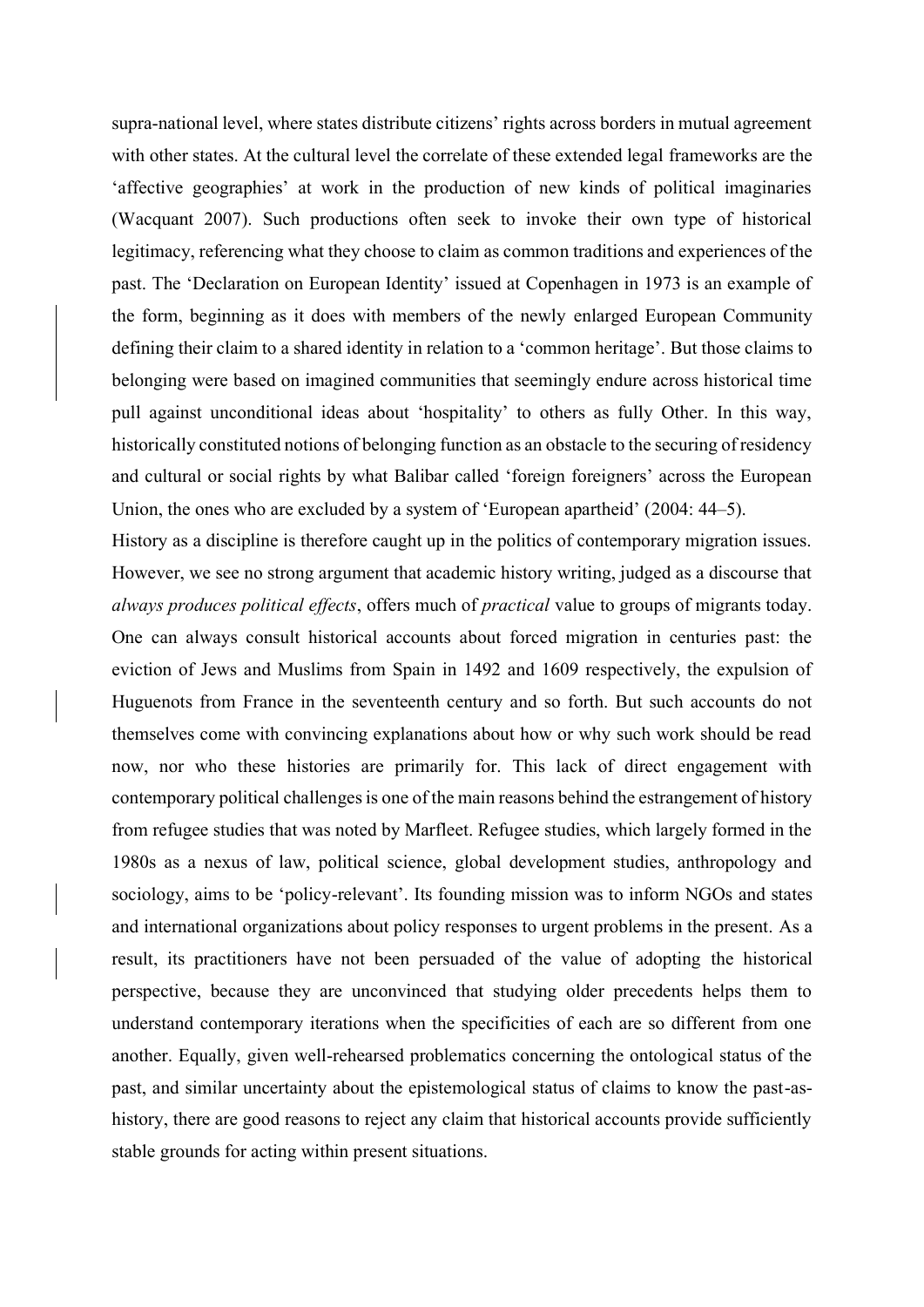This helps to explain why among the sixty chapters in *The Oxford Handbook of Refugee and Forced Migration Studies* (2014) only one is contributed by a historian. This single essay by Jérôme Elie, who is described in the volume as an 'independent historian and consultant on international migration and refugee issues', was framed as a plea for greater reciprocity between history and refugee studies. But, in fact, the essay is better understood as a symptom of their non-reciprocity. After acknowledging that historians could themselves do more to contribute to writing about refugees, it stressed that 'the wider refugee and forced migration studies community must start taking history seriously' (Elie 2014: 32). But in making this call Elie saw no reasons why historians should be expected to alter their practices in order to bring it about. He simply asserted that other scholars needed to recognize that 'more often than not, historians will aim to produce history of forced displacements for its own sake and not just with a "utilitarian" perspective. ... Historians will (hopefully) not necessarily select a research topic or an approach solely for the benefit of other disciplines, a specific field of study, or to feed into policy' (2014: 32).

Gatrell not only shares Elie's essential point about reciprocity but also rejects the ownsakeism that accompanies it, preferring instead to offer a more nuanced explanation of how a 'historical perspective' might bring the situation of contemporary refugees into sharper focus. His main point here is that writing refugees themselves into historical accounts strongly reduces the risk of essentializing notions of 'the refugee'. By examining the different ways in which refugees have named and articulated their own experiences, he writes, we can better understand how refugees locate their self-description in extensive and intricate webs of meaning. In many cases, such webs of meaning include a sense of what Gatrell names as historical consciousness, which might function, for example, as a source of collective identity in exile or as a factor that helped to determine a given route of flight by specific migrants, literally following the tracks of earlier migrants with whom they believed they shared 'historic ties' (2013: 287–8). In other instances, it could mean invoking a historical allusion for instrumental purposes, such as emphasizing the seriousness of a predicament or supporting a claim for recognition and rights within a territory (2013: 293–4). These points are well made, however none of them really refers to the kind of historicism that continues to underpin most academic history research and writing. Instead they fit better with non-disciplinary concepts such as constructing genealogies, past-presencing, memory management and the use of the past in the production of certain kinds of subjectivities. The prime consideration here, therefore, is not one of identifying which 'historical' precedent is the most appropriate analogue for a given contemporary migration crisis. Nor is it one of historicizing the constellation of factors that produce situations of forced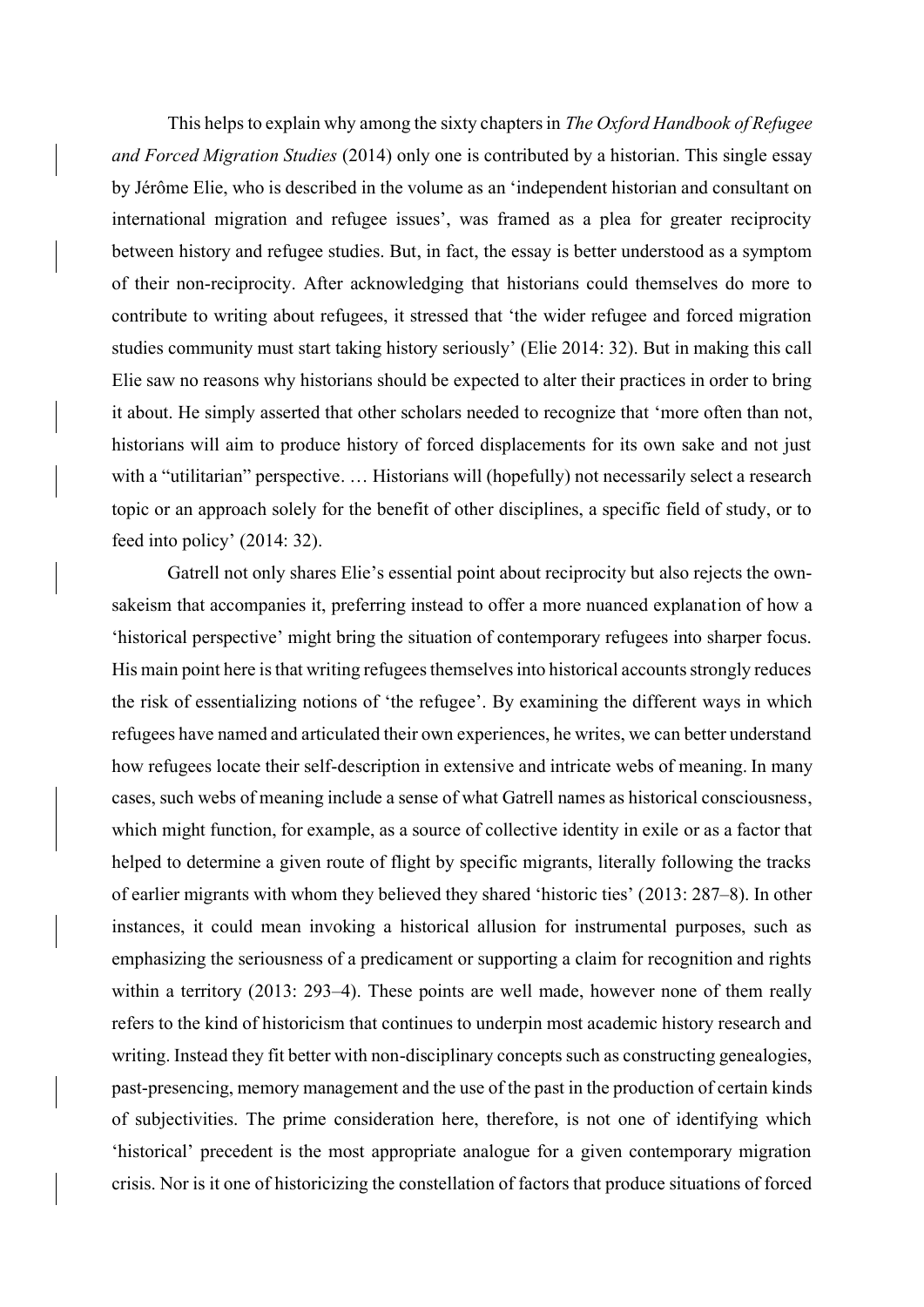migration. More important than either of these is listening to the voices of those who experience what it is to 'lose a place on earth'.

One clear disciplinary similarity between history and refugee studies is the problem of silencing migrants themselves. Within the field of policy-relevant research this issue has at least been confronted directly, if not necessarily overcome. A key text here was Barbara Harrell-Bond's *Imposing Aid* (1986), which attempted to scrutinize the emergency assistance programme in the Yei River District area of southern Sudan in the early 1980s.<sup>16</sup> Harrell-Bond and her team of researchers from Oxford set out to counter the 'colonial mindset' by which migrants were excluded from all attempts to critically evaluate the workings of assistance programmes that were directed towards them. Their alternative approach emphasized the importance of listening to migrants' own understandings of their experiences and situation. The ambition here was to evaluate aid programmes against a background of understanding people's own efforts to organize and develop their communities (Harrell-Bond 1986: xiv). A critical dimension of Harrell-Bond's work was its argument that migrants were not *a priori* dependent and passive; rather, it was the practices and assumptions of humanitarian institutions and political structures that created (even demanded) the dependency of migrants on donors and providers of assistance (Fiddian-Qasmiyeh, Loescher, Long, Sigona 2014: 6).

In our view similar processes can be seen to operate in historical research and writing. Historiography reproduces the very same sense of migrant dependency and passivity that Harrell-Bond sought to contest in *Imposing Aid.* Again, the problems at issue are those of representation, silencing and exclusions. Because of a professional attachment to a certain conception of archive-based empirical investigation, those few historians who do write about migration usually do so through the optics of aid agencies and relief organizations. In particular there has been an over-emphasis on the role of the UNHCR since it established its central archive in Geneva in 1996 – with its now 10 kilometres of shelving space and 10 million digitized documents.<sup>17</sup> This is why Gatrell complained that 'refugees have been allowed only a walk-on part in most histories of the twentieth century, and even then as subjects of external intervention rather than as actors in their own right' (2013: 283). Of course there are occasional exceptions to this general rule – for example, Urvashi Batalia's use of oral testimonies and personal writings produced by refugees in the wake of Indian Partition (1998 and 2001), or Tony Kushner and Katharine Knox's social history of refugees in the 'age of genocide' (1999). In the main, however, Marfleet's point that refugee testimonies are 'discouraged and *actively forgotten'* in historiographical accounts continues to hold weight (2007: 145–6).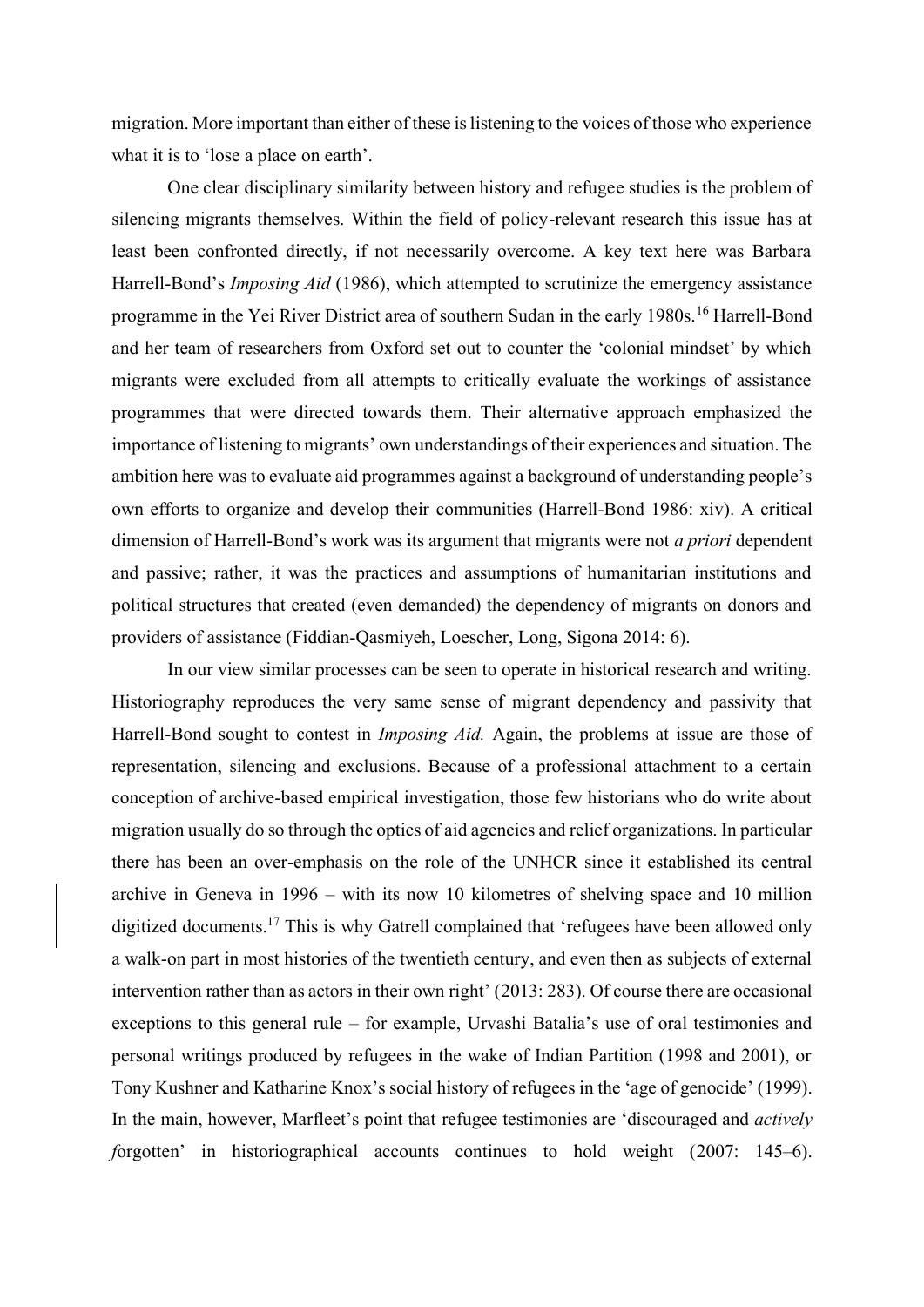Historicization happens *to* migrants, without their involvement, and lacking an explicitly articulated explanation of how or why it might help them now.

Inspired by Barthélémy Toguo's work *Purification*, a vast frieze combining handwritten articles from the United Nation's *Universal Declaration of Human Rights* with watercolour images of abused and tortured human beings, the second half of this article will use sections of the *Declaration* as a rhetorical strategy for exploring how forms of past-talk and practices of historicization, particularly by artists, foreground dichotomies of im/mobility and the inequities and inequalities inherent in the necropolitics that underpins a casual acceptance, by Fortress Europe, of the deaths and dislocation of hundreds of thousands of migrants in and around the Mediterranean (Mbembe 2003: 11–40).

*Article 13. (1) Everyone has the right to freedom of movement and residence within the borders of each state. (2) Everyone has the right to leave any country, including his own, and to return to his country.*<sup>18</sup>

The globalized, post-Cold War, neo-liberal, capitalist world promised democratization, freedom of movement and egalitarian economic participation in free markets, but instead *crisis globalization* has ushered in a period of increased economic and travel inequality: a dichotomy of im/mobility (Demos 2013: xiii). The expectation of complete freedom of movement in a borderless world for those in the global north is accompanied by a securitization of their own borders and a restriction on the freedom of movement of those in the global south. The 'strong passports' of the neo-liberal economic colonizers provide fast-track security clearance as they travel nomadically through a borderless 'smooth' space.<sup>19</sup> Yet, those subjected to the legacies of colonialism and the machinations of totalitarian capitalism are, by contrast, the sedentary – subjected to the institutionalization of the linear, metric, optic state space; those whose movements are criminalized; and for whom militarized borders, scopic regimes, visas and detention camps populate a fractured, 'striated' geography of borders that simultaneously facilitates the flow of goods and capital while restricting the movement of people.<sup>20</sup> Fazal Sheikh's *Desert Bloom* provides an artistic witnessing and intervention in the subjugation of nomadic peoples to the striated institutionalized, disciplined space of the colonial occupier. Sheikh documents the forced displacement and marginalization of the Bedouin of the Negev through the repeated destruction of their villages by Israel in the interests of resource exploitation and the imposition of settlements.<sup>21</sup> Similar tensions arising from the colonial imposition of immobility in their subjection of the nomadic is evident in the work of Anders Sunna and his depiction of the forced enclosure of the reindeer herds of the indigenous Sámi by the Swedish authorities, as well as the colonization and appropriation of the Sápmi region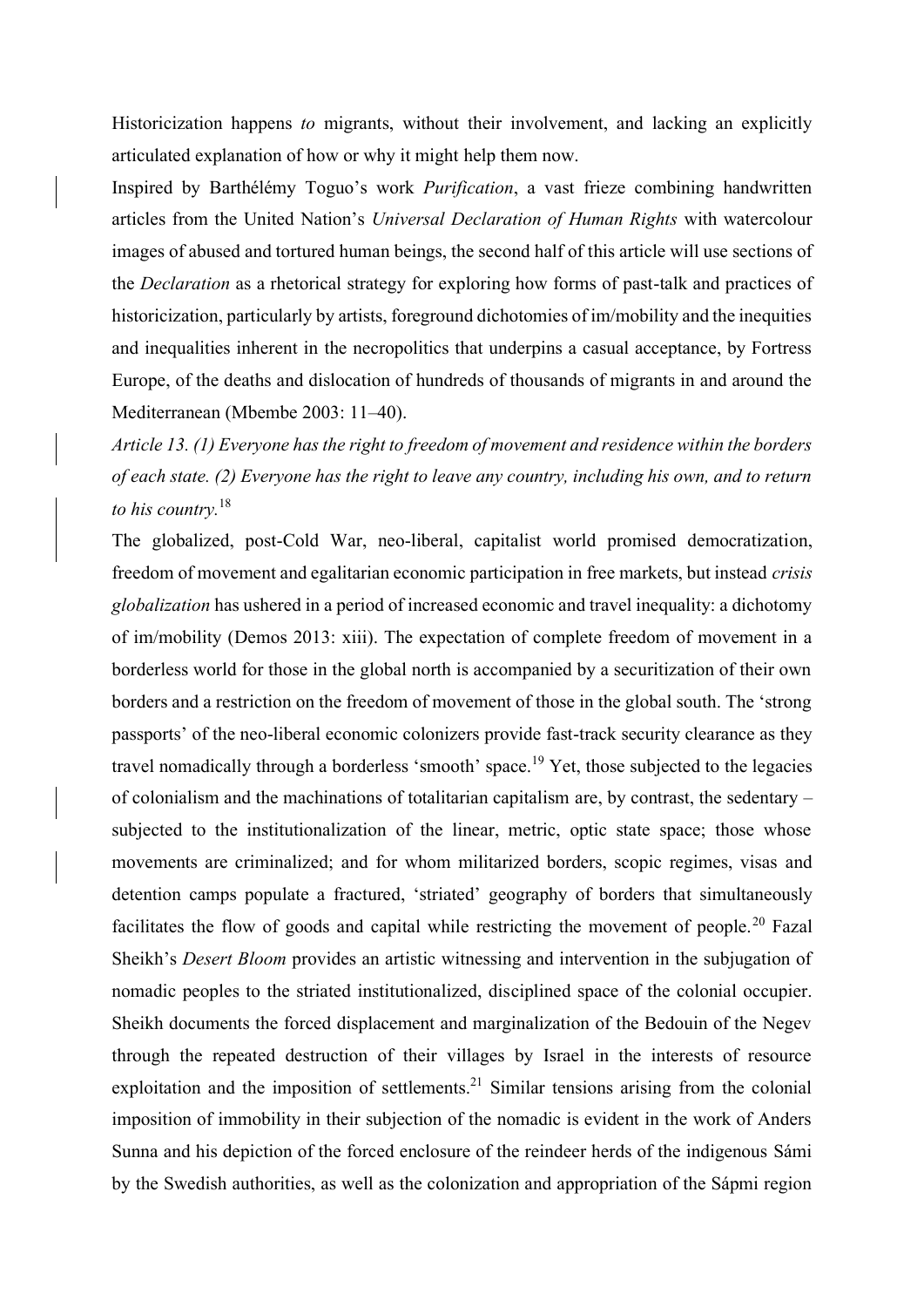and compulsory transfers of entire Sámi communities.<sup>22</sup> His work, drawing on the experience of his family whose reindeer herds were forcibly removed from their pastures speaks back to the colonizing culture.<sup>23</sup> It tells a story of the pain and anger, of extensive institutional racism; of the subjugation of the Sámi to authoritarian architectures, assimilationist practices and policies enforcing immobility; as well as of the colonization of their space in the interests of the Swedish state's exploitation of their natural resources (Heith 2015:  $69-83$ ).<sup>24</sup>

*Article 3: Everyone has the right to life, liberty and security of person. Article 14. (1) Everyone has the right to seek and to enjoy in other countries asylum from persecution.*

But this inequality in movement elides a far greater inequality. The denial of free movement to those fleeing from violence, oppression and economic or climatic catastrophe reveals the asymmetries inherent in the allocation of the basic human rights to 'life, liberty and security of person'. The closure of borders, the internment in camps, indeed the contortions surrounding linguistic definitions of who constitutes a legitimate migrant or refugee all actively violate article 3 and 14 of the *Declaration*. Moreover, the disassociatively negative response to migration among colonialism's heirs in the global north, and the implicit denial of human rights that this entails, arises, we argue, from the use of such narratives play in defining and legitimizing the neo-liberal capitalist system as a civilized ideology and masking the violence necessary to maintain its hegemony. It is through a contrast with an uncivilized, threatening, barbaric other that a self-image of Western democracy is created that emphasizes the values of freedom, human rights, equality and inclusive tolerance, but, perhaps more importantly, it is through this contrast that attention is distracted from the 'differential exchange value' with regard to the lives of the 'civilized' and the 'uncivilized' (Asad 2007: 94). That is, the narrative of migrants posing an existential threat provides a means by which populations in the global north can ignore the blatant unequal valuation of human life dictated by the market; they can ignore the dislocation and death of people arising from pollution, climate change and conflict; they can ignore the sale of weapons and torture equipment and the rendition of prisoners to regimes with dubious human rights' records; and they can ignore the fact that workers in the global south are exploited in order to protect capitalism and its beneficiaries. The narrative also effectively legitimizes the suppression of any resistance to this neo-economic colonialism by parsing such actions as a pre-emptive defence of borders and Western values, or the export of democracy and freedom. Yet embedded in the very concept of liberty that is at the heart of liberalism is a violence: not only the right to directly kill those perceived to be a threat to civilized order and liberal democracy but also a passive acquiescence in the incarceration, exploitation, disappearance and death of those fleeing violence, insecurity, starvation.<sup>25</sup>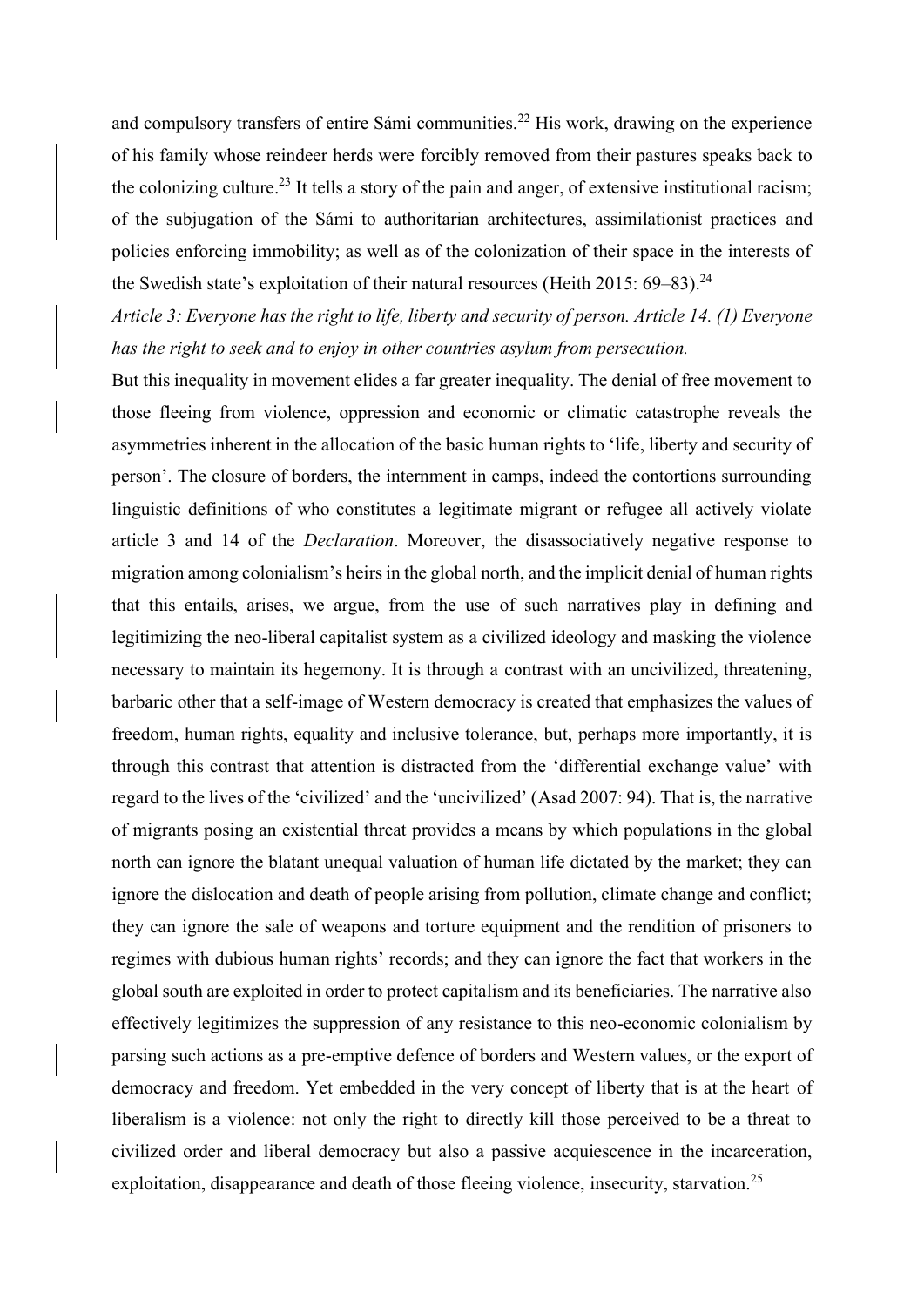*Article 15. (1) Everyone has the right to a nationality. (2) No one shall be arbitrarily deprived of his nationality nor denied the right to change his nationality.*

A stark example of the implicit violence, discrimination and colonial echoes within Western liberalism is the state revocation or denial of nationality or citizenship from the politically and socially marginalized in the interests of 'the public good'.<sup>26</sup> In *Where We Come From* (2001- 03) Emily Jacir confronts the effective denial of nationality to Palestinians living under Israeli military curfew in the Occupied Palestinian Territories; Palestinians living in Israel, but classified as present absentees or internally displaced people; and exiled Palestinians denied the right of return to the land they were forced to leave, many of whom have not been granted citizenship of the countries in which they now live.<sup>27</sup> Jacir asks these Palestinians what she can do for them in Palestine/Israel: a place that she can travel freely within because of her 'strong' US passport, but they can't. She then undertakes these simple tasks of recording the act in a photo-text juxtaposition of wish and wish fulfilment. For example, she travels to Gaza to eat *sayadiyeh* as the person making the request is a Palestinian-Arab citizen of Israel and is thus prevented from travelling to Gaza; she walks in Nazareth because the person asking has a West Bank identity card and isn't permitted to travel there; she visits a mother and gives her a hug and a kiss because her son, despite having Gazan identity papers, left Gaza for Ramallah in 1995 and has not been allowed to return; for Hana, whose family were exiled to Lebanon in 1948, she travels to Haifa to play football with the first Palestinian boy she meets; and for Iyad, who lives in the Dheisheh Refugee Camp in the West Bank, she waters a tree in the village in the district of Jerusalem where his parents once lived before they were forced to leave.<sup>28</sup> None of the Palestinians who made the requests are shown in the photographs, and it is through their absence that Jacir 'allegorizes their deprived political status' while also demanding the universal application of the right to citizenship, family life and particularly the rights to a nationality, to equality, to freedom of movement and residency, and the right to return to one's country (Demos 2013: 104).

In addition to the denial of citizenship and nationality to exiled Palestinians or those who live in the Occupied Territories is the threat to Palestinian-Arab Israeli citizens of the revocation of their Israeli citizenship if they are deemed to engage in activities disloyal to the state. In 2017, Israel revoked the Israeli citizenship of Palestinian-Arab Israeli Alaa Raed Ahmad Zayoud after he attacked and injured four people. The court's deputy president argued that in the attack he had violated his commitment to maintain loyalty to the state (Wilford 2017).<sup>29</sup> That such a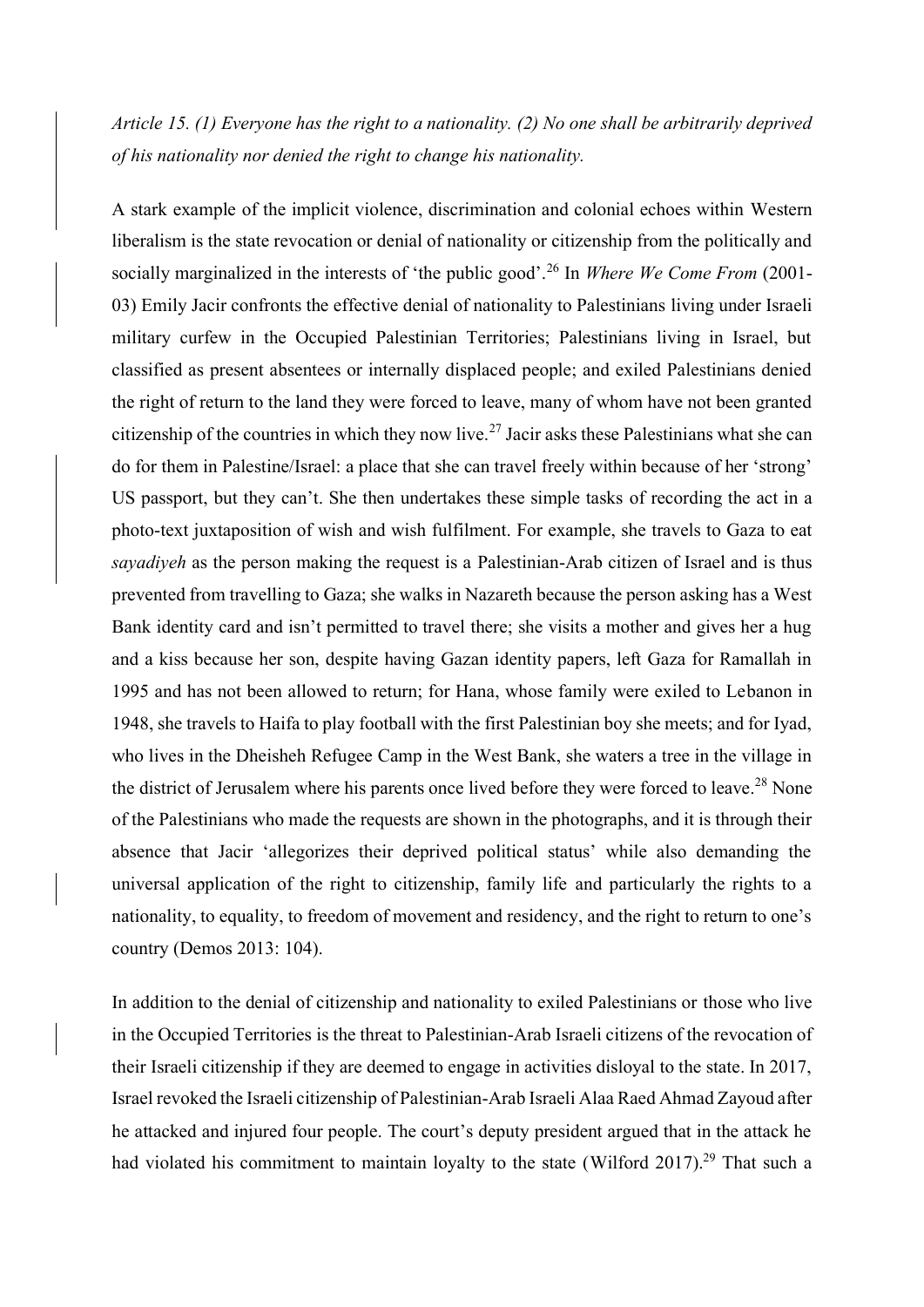move is indicative of an entrenched and institutionalized inequality between different categories of Israeli citizen based on ethno-cultural or religious background and state colonial ambitions is evident from the fact that Jewish-Israelis who attack other Israeli citizens are not subject to such a revocation of citizenship. This existence of a de facto two-tier system of citizenship between 'real' citizens and 'deprive-able' citizens is not limited, however, to Israel (Mantu 2018: 39).<sup>30</sup> Increasingly, over the past few years UK citizens have been subjected to the forced removal of citizenship (and therefore either denial of re-entry to the country or deportation from the country). Ostensibly in a UK context such a denial of citizenship can only occur when the person either holds, or has the potential to hold, dual citizenship: a stipulation which limits the forced removal of citizenship to UK citizens who themselves migrated from elsewhere or whose parents or grandparents migrated to the UK. While not exclusively the case, many of the UK citizens who might find themselves subject to this revocation have ancestors from former British colonies, and thus the practice demonstrates an inconsistency in the rights accorded to UK citizens that is rooted in the legacy of British colonial inequality and racism. The case of Shamima Begum illustrates how the 'public good' defence can often be used to deny entry to those who have not been convicted of any crime, but have simply expressed opinions deemed to pose a threat to civilized order and liberal democracy. Begum, a UK citizen born in the UK, left when she was a child aged fifteen to travel to Syria in support of ISIS and married an ISIS fighter. Following the reporting in the British press of her comments made to a reporter from a Syrian refugee camp in February 2019, in which she expressed no regret for her initial decision to go to Syria, the Home Secretary chose to revoke her British citizenship.<sup>31</sup> This decision was based on the fact that her mother had originally been a Bangladeshi national, although Shamima herself had never been to Bangladesh, did not possess Bangladeshi citizenship, and Bangladesh had said that they would not grant her citizenship. In revoking her UK citizenship, the Home Secretary effectively left her stateless, without a nationality and immobile in a Syrian refugee camp despite the fact that she was a UK citizen.

## *Article 9. No one shall be subjected to arbitrary arrest, detention or exile.*

Migration and the flight of refugees is often thought about in terms of mobility, but it may be more useful to think about it in terms of immobility: migrants are subject to diverse varieties of spatial control: incarceration, detention, periods of enforced waiting or exile. Much of the art of Emily Jacir makes a clear demand for the universality of all human rights while visualizing 'the inequality between those with rights and those without' in the context of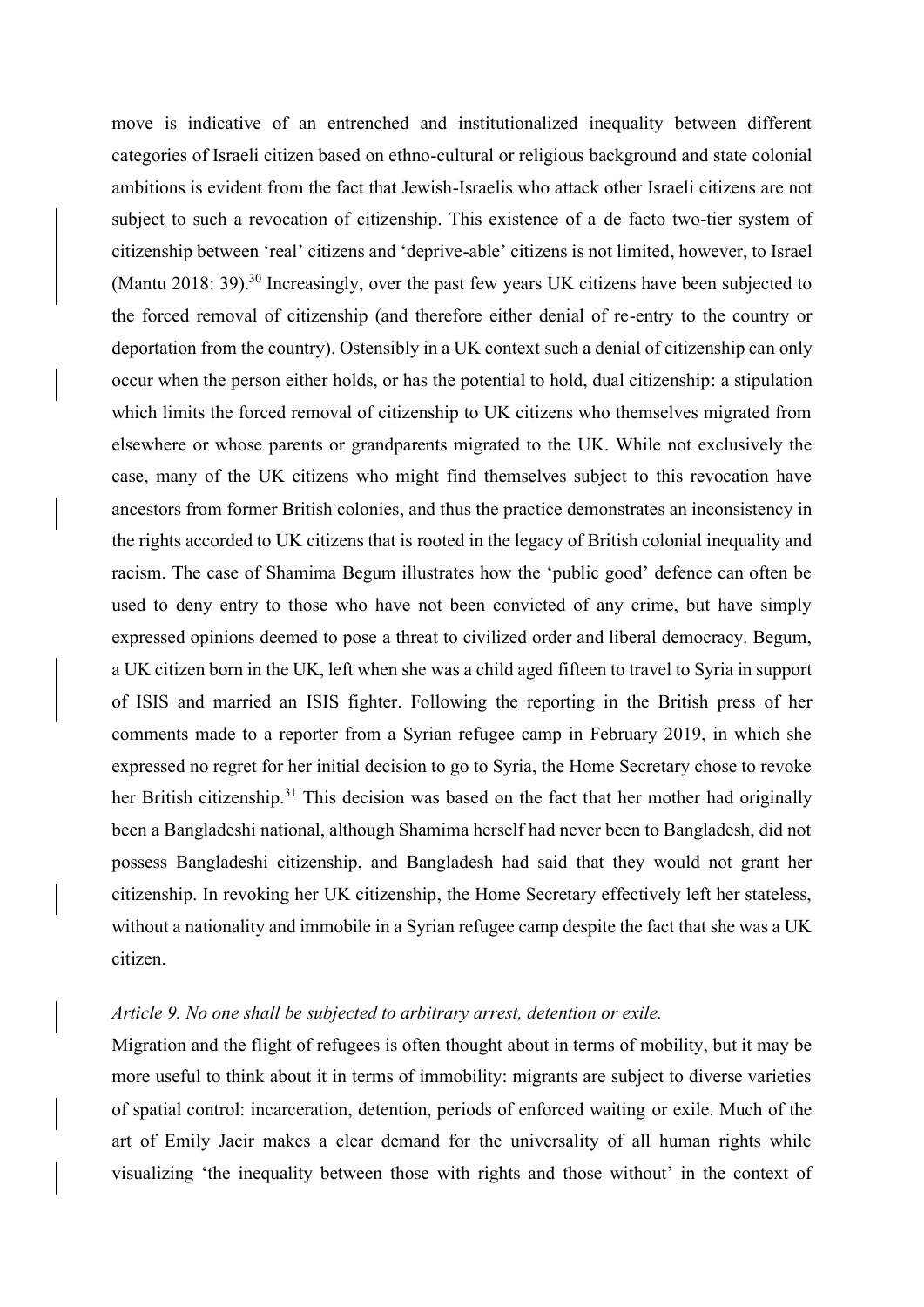Palestine/Israel (Demos 2013: 123). *Crossing Surda (a record of going to and from work)* provides a visual testimony to the ways in which the spatialities and architectures of Israeli military occupation in the West Bank produce uneven geographies, minimize Palestinian mobility and thus fragment society in socio-economic, political and cultural terms.<sup>32</sup> For eight days Jacir filmed her daily commute to Birzeit University through the Surda military checkpoint which blocks the road between the town of Ramallah and thirty nearby Palestinian villages, illustrating the difficulties and uncertainty Palestinians face in their basic daily travels.<sup>33</sup> Jacir notes that when 'Israeli soldiers decide that there should be no movement on the road, they shoot live ammunition, tear gas, and sound bombs to disperse people from the checkpoint'.<sup>34</sup> When the Israeli soldiers saw Jacir filming they confiscated her video recording and detained her at gunpoint for three hours. Israeli checkpoints in the Occupied Palestinian Territories are not solely, or even primarily, intended to function as part of the apparatus of surveillance or security, but are instead designed to produce uncertainty and humiliation and thus minimize, not regulate Palestinian movement (Handel 2011: 268–71). It is through this transformation of space that the colonization of the West Bank is facilitated. Road closures, the establishment of militarized checkpoints, arbitrary, temporary detention of those travelling and the random revocation of travel permits have effectively not only fragmented the Occupied Palestinian Territories into a territorial patchwork of unconnected, sealed spaces but also disconnected the Occupied Palestinian Territories from the Israeli labour market and disrupted local businesses by denying Palestinians access to their places of work, farm land and market places, thus crushing the Palestinian economy (Weizman 2012:  $146$ ,  $156$ ).<sup>35</sup> Furthermore, Hammond makes the point that by disrupting access to higher education (Birzeit University) the Surda checkpoint contributes to the Israeli policy of encouraging the 'transfer' of indigenous Palestinians from the area (2007: 264).<sup>36</sup> In a similar manner Jacir's *Entry Denied (a concert in Jerusalem)*, 2003, addresses the immobility of Palestinians through their exile. *Entry Denied* is a film of a musical performance by three Austrian nationals in an empty theatre in Vienna. Having been originally invited to perform at the 2003 Jerusalem Festival by the Austrian Embassy and the United Nations Development Programme, one of the three musicians, Marwan Abado was, at the last minute, detained by the Israeli authorities at Tel Aviv airport before his visa was revoked and he was sent back to Vienna (Kholeif 2013: 18).<sup>37</sup> Although in possession of Austrian citizenship, a valid visa and an official invitation, Abado was denied entry to his country of origin, presumably precisely because it was his country of origin.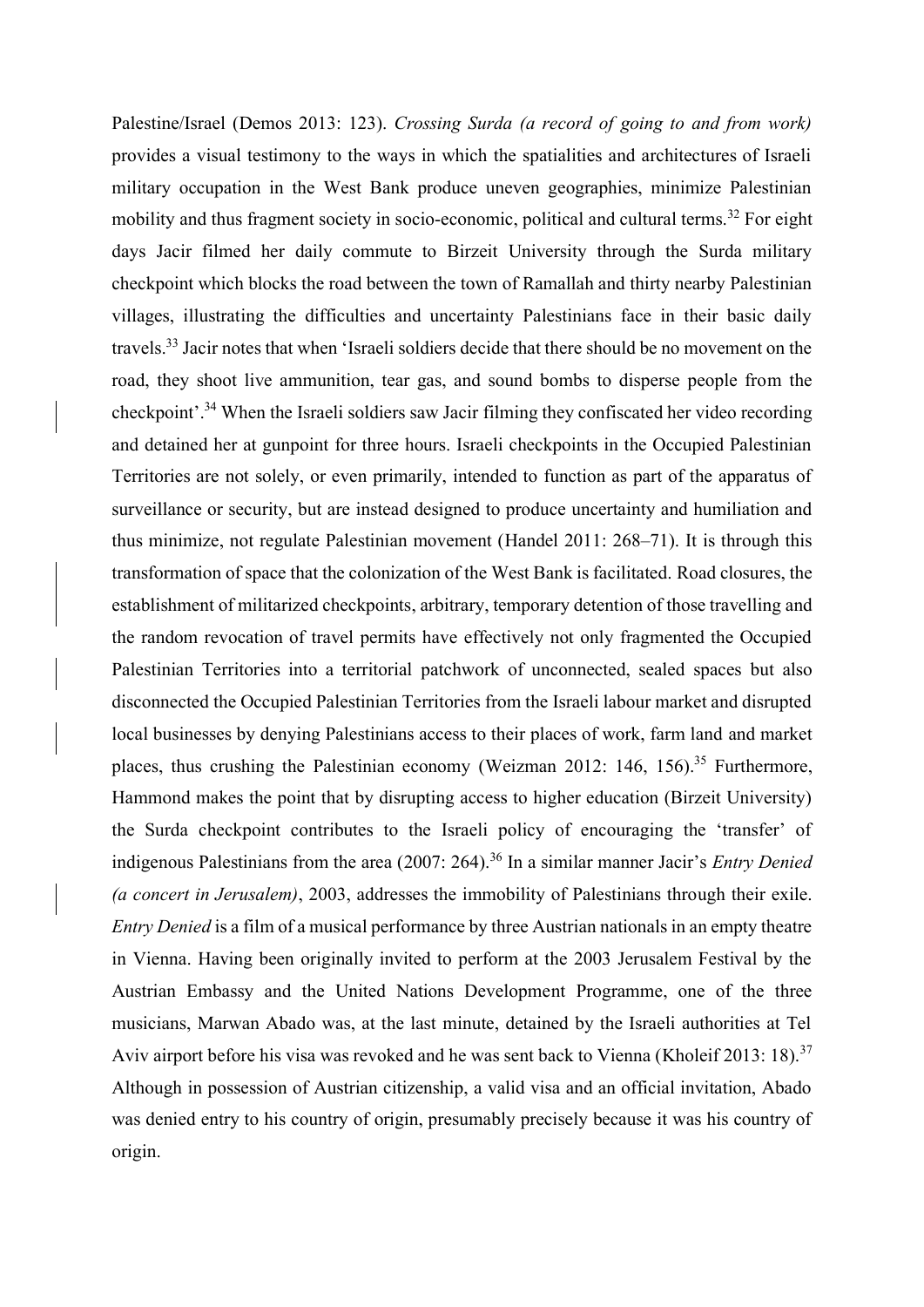In a very different way Muhammad Ali's series of drawings *Endless Days* (2015a) through its images of individuals stuck in rubbish bins or jars also conveys the inescapable immobility of those subject to an unequal recognition of their human rights as a result of conflict.<sup>38</sup> Young men hang suspended from their rucksacks, lie crushed by rocks or stand balanced on precarious platforms leaning forward trying to move while held back by restraints of some form, while others stand immobile with both feet sticking out of one trouser leg. During the present war in Syria the options for leaving were limited; people waited for safe passage, for visas, for an opportunity to leave besieged areas; people waited, hoping things would get better.

*Article 25. (1) Everyone has the right to a standard of living adequate for the health and wellbeing of himself and of his family, including food, clothing, housing and medical care and necessary social services, and the right to security in the event of unemployment, sickness, disability, widowhood, old age or other lack of livelihood in circumstances beyond his control.* Muhammad Ali's drawings and video work also depict an otherizing that is not that of the neoliberal otherizing of migrants as a threat to Western democracy and lifestyle, but an otherizing that happens to people and communities in situations of extreme violence and stress, a breakdown of human relations. His series of drawings *Post-Thousand and One Nights* (2015b) features deformed, parasitical, insect-like creatures who swarm together, steal, cheat, deceive, assault and hate each other: a visual metaphor for the desperate, dehumanizing situation of those living through a conflict of particular horror.<sup>39</sup> Similarly, *Neither Human, Nor Stone* (2014) is an allegorical representation of the collapse of society.<sup>40</sup> Here Muhammad Ali bears witness not only to the collapse of individuals on the streets of Damascus but also to the collapse of society manifested by the fact that although others see the distress of those who have fallen they do nothing and continue on. This collapse of society, the intolerable physical, emotional and mental strain people endure is generally elided and ignored in narratives of migration in the global north beyond an almost casual 'aestheticization of misery' and the scopic border spectacle that frames migration as an 'unmanageable crisis' (Demos 2013: xvii).<sup>41</sup> We choose not to see what has forced people to move, instead we speculate on what potential disorder migrants may bring to our lives. Despite the prevalence of a transnational globalized economy and free-market capitalism, for many the freedom such an economic system brings is restricted to the free movement of goods, not people. Nation states are militarizing their borders and restricting the movement of people in an attempt to maintain the privileged position of particular, and exclusive, political and economic communities (Demos 2013: 109). Such a position suggests that the Muhammad Ali's depiction of the collapse of society should not simply be read as a consequence of war in a particular country, but it could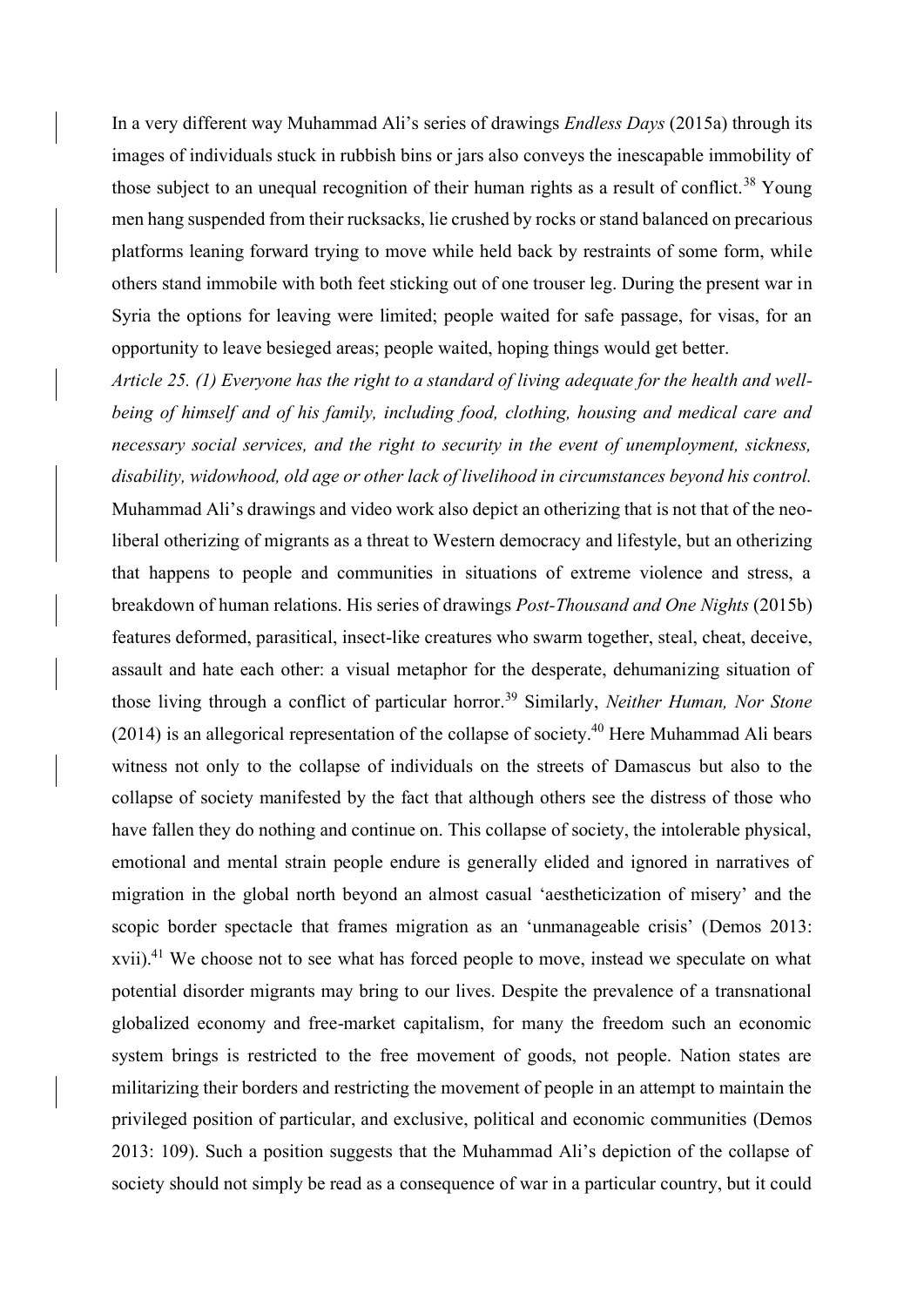perhaps more pertinently describe the violence of Fortress Europe's border regime and its refusal to provide support and refuge to those who need it.

In the mediatized border spectacle that underpins the articulation of the intertwined ontology and sovereignty of Fortress Europe, it is the body of the migrant, which is 'inscribed in the order of power' (Mbembe 2003: 12, 14). As Mbembe has argued, sovereignty is the capacity to define who matters and who does not; who is disposable and who is not; it is embodied as a power over mortality (27, 11–12). Embedded in the exercise of sovereignty by Fortress Europe is an ongoing racism that permits the exercise of Foucauldian biopower and ultimately works to create 'the condition for the acceptability of putting to death' (Mbembe 2003: 17). Against the dominant media narratives that frame migration in terms of states of 'exception, emergency and a fictionalized notion of the enemy', the *Liquid Traces – The Left-to-Die Boat Case* (2014) project led by Charles Heller and Lorenzo Pezzani is an example of a militant investigation into the power asymmetries and necropolitics behind Europe's transformation of the Mediterranean into a zone of exclusion and a space of death for the disposable, those consigned to unfreedom (Mbembe 2003: 16–17, 34, 39). This project documents the deaths of sixty-three migrants on a boat off the Libyan coast in 2011, not simply to bear witness to their deaths but to make visible the violence perpetuated by, and inherent in, the securitization of the European border regimes.<sup>42</sup>

The 'left-to-die' vessel left Libya early in the morning of 27 March 2011 with seventy-two migrants on board, heading for Lampadusa. Approximately fifteen to eighteen hours later, running out of fuel, the migrants placed a distress call by satellite phone, and the position and distress status of the vessel was signalled to all boats in the area by the International Maritime Rescue Coordination Centre (MRCC); NATO HQ Allied Command was also informed. During this time period, as a result of the enforcement of a NATO arms embargo off the coast of Libya starting 23 March 2011, the Libyan coast was under an exceptional degree of surveillance and monitoring which certainly would also have allowed NATO to monitor the boat in distress. Yet, following the distress signal the vessel drifted unaided until 10 April when it ran aground on the coast near Tripoli. During this time, the vessel was approached by a military ship, but no assistance was offered; two military helicopters also flew over the boat, and one dropped biscuits and water.<sup>43</sup> In a manifestation of the disobedient gaze, the project deliberately repurposed the various sensing technologies, instruments and methodologies of state surveillance and control usually employed to police migration in order to make visible the violence of the border regime and those subject to it. In so doing, the data from these surveillance technologies has not only recognized 'that each act of escape is an act of political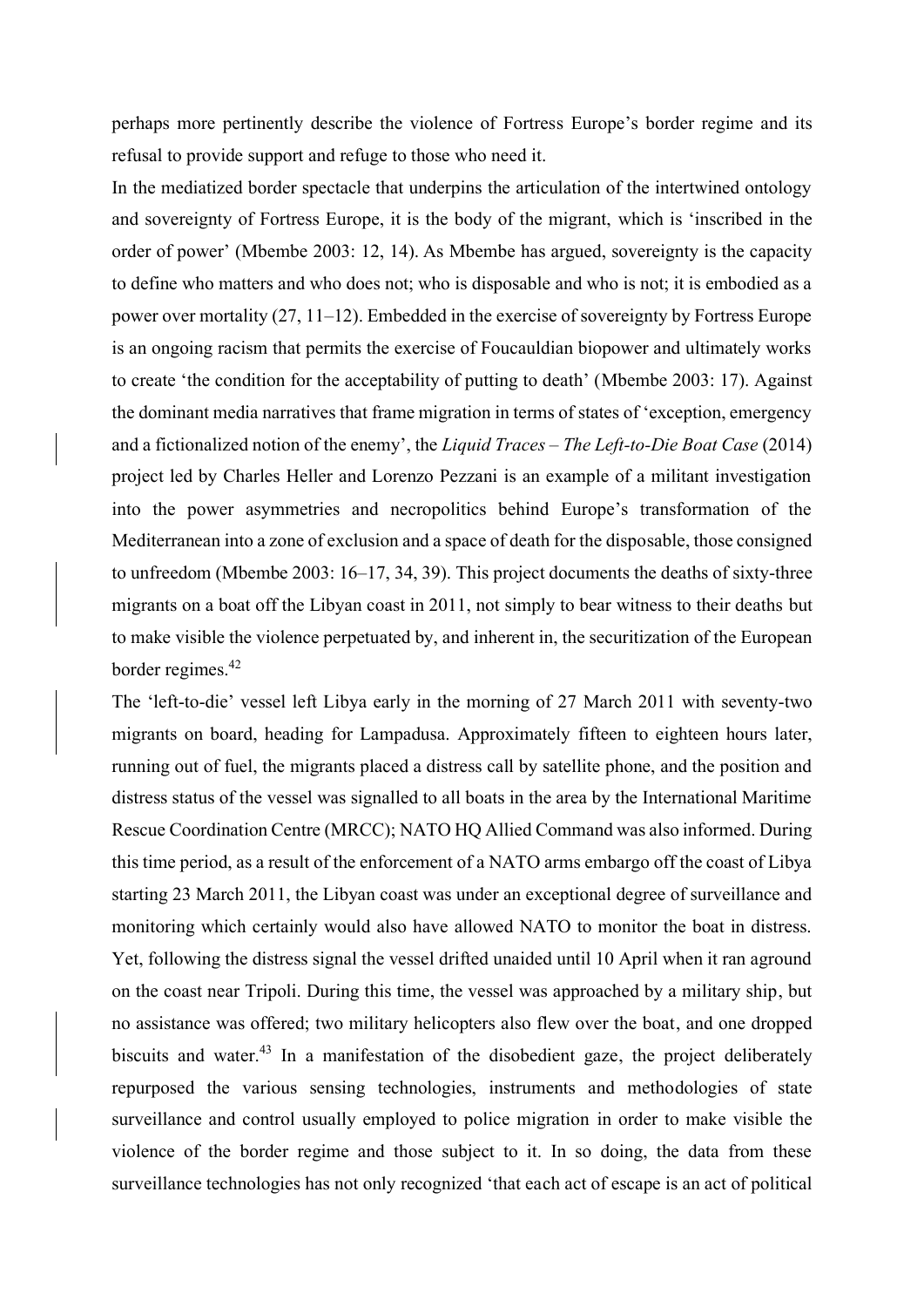struggle, where subjects do not need to be legitimized by sovereign powers "to claim and perform (citizenship) rights, protection and movement"', but it also constitutes a digital archive of the violence perpetuated against migrants (Mazzara 2019: 13). The fundamental motivation behind this project is to hold to account those responsible for 'a crime that should not be mistaken for an accident'.<sup>44</sup> As such the data has not only been presented in numerous art exhibitions but also been submitted as evidence of responsibility for the crime of non-assistance in legal proceedings in France, Belgium, Spain and Italy.<sup>45</sup>

How can those read as an existential threat, consigned to the 'bare life' (Demos 2013: xix), a form of death-in-life in 'globalization's shadows' (Mbembe 2003: 21) be politically represented?<sup>46</sup> How can the state of exception in which they are confined be made visible and challenged? How can the necropolitics that underpins the inequalities arising from neo-liberal capitalism be made visible? How can the ethnographic gaze, the patronizing 'compassionate heart', the 'otherizing' hostility towards migrants be avoided in representation, and replaced with recognition of both shared humanity and an acknowledgement of the injustice of extant inequality? Can there exist a 'reciprocal extraterritoriality' that decentres national identities and the dichotomies of us/them inherent in narratives of migration (Demos 2013: xix)? Art as a form of past-talk can raise provocative and necessary questions about the disparity in the value of a human life, im/mobility and justice. It also gives voice to the experiences and narratives of migrants in a way that history doesn't.<sup>47</sup> The artists discussed here challenge us to recognize that sentimental displays of empathy with refugees, or proclamations of solidarity with their plight, are insufficient; that they are used as too-easy moralizing gestures.<sup>48</sup> Instead they defy us to desist in conspiring in the inequality of the distribution of human rights; they emphasize the need to understand the struggle of migrants as 'the price humanity is paying for the global economy' and instead demand the universal applicability of human rights (Zizek 2016: 101, 110). They draw attention to the hypocritical irony that for the global north migrants have a greater visibility, and are accorded more compassion, in death than life.<sup>49</sup>

Although Gatrell argues that writing refugees themselves into historical accounts strongly reduces the risk of essentializing notions of 'the refugee' through an examination and location of the refugee experience in broader webs of meaning, we are not so sure. As Dening, citing Marcuse, argues, in an important way the reification of experience into an authoritative historical account is a 'transformation of lived experience into things' and that in turn leads to a silencing: a forgetting (2007: 103). Dening counters such an exclusion by advocating historying: a moral act; an unclosed action of making histories that refuses closure, reification and the transformation of lived experience into a single authoritative narrative; a process by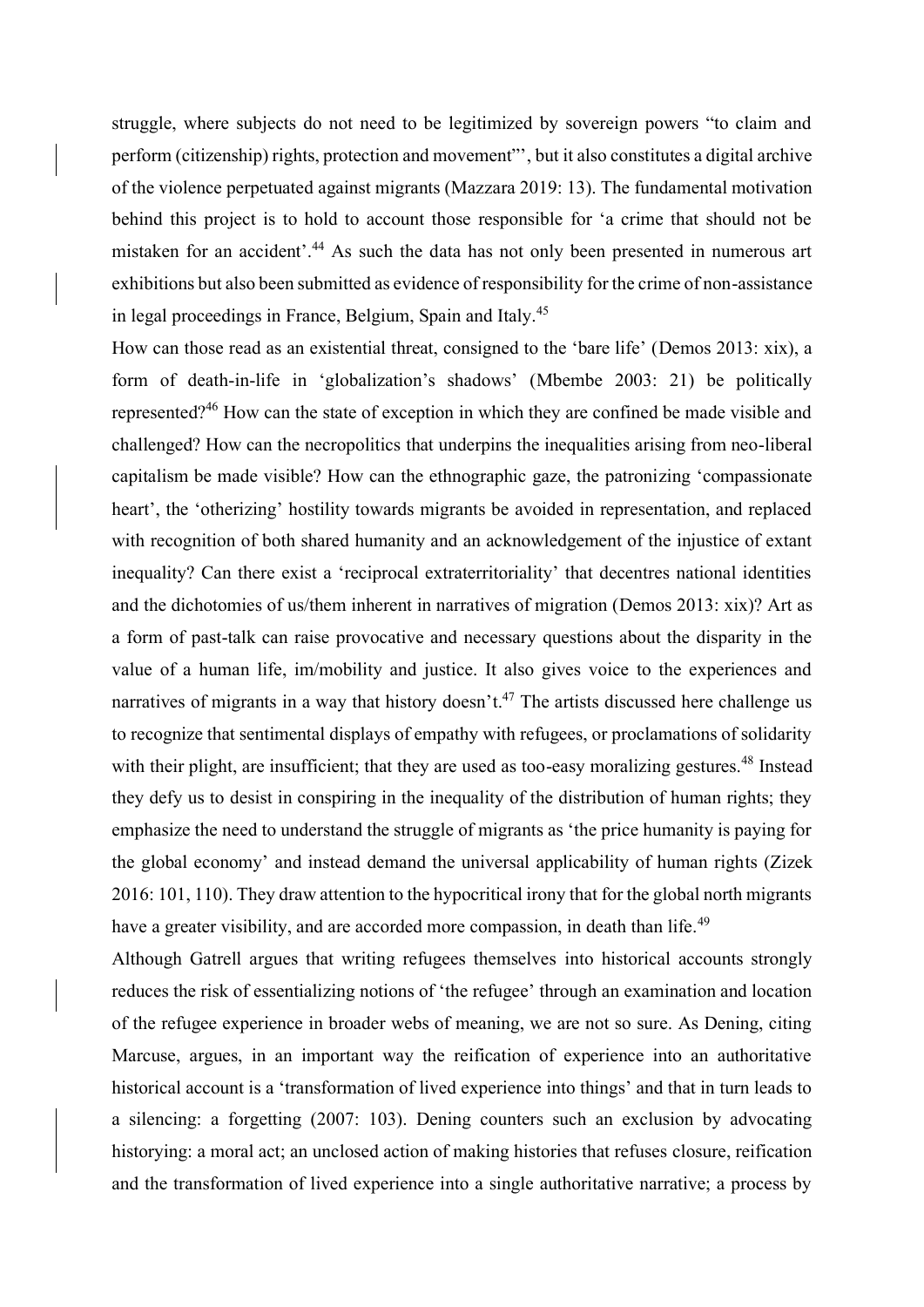which pasts are transformed into words, images or performances. Dening wonders whether to be truly compassionate his stories should in fact be poems. We think maybe he is right, and that neither history nor historying can fight the reification, otherization and objectification of the stories of migrants. We think that at the present time the praxis and politics of institutionalized historicization processes (including historying) do not provide a productive resource or practical intervention into securing the human rights of migrants. In contrast, artists have far more successfully mobilized the image of the migrant in their past-talk as an oppositional force against, and a critique of, the unequal political and economic implications of globalization. Maybe Marcuse was right, and in the end it is only art that effectively fights reification; that the only way to effect the necessary compassion to secure the human rights of everyone is through an unhistorying (Dening 2007: 103).

References

1. Agamben, G. (1996), 'Beyond Human Rights', trans. C. Casarino, in P. Virno and M. Hardt (eds), *Radical Thought in Italy: A Potential Politics*, 159–65, Minneapolis: University of Minnesota Press.

2. Ali, M. (2014), *Neither Human, Nor Stone*, video.

3. Ali, M. (2015a), *Endless Days*, ink on paper.

4. Ali, M. (2015b), *Post-Thousand and One Nights*, ink on paper.

5. Arendt, H. (2017), *The Origins of Totalitarianism* [1951], London: Penguin Classics.

6. Asad, T. (2007), *On Suicide Bombing*, New York: Colombia University Press.

7. Balibar, E. (2004), *We, the People of Europe? Reflections on Transnational Citizenship*, trans. James Swenson, Princeton, NJ: Princeton University Press.

8. Bauman, Z. (2002), *Society Under Siege*, Cambridge: Polity Press.

9. Butalia, U. (1998), *The Other Side of Silence: Voices from the Partition of India*, Delhi: Viking Penguin.

10. Butalia, U. (2001), 'An Archive with a Difference: Partition Letters', in S. Kaul (ed.), *The Partitions of Memory: The Afterlife of the Division of India*, 208–41, Bloomington: Indiana University Press.

11. Critchley, S. and R. Kearney (2001), 'Preface', in J. Derrida, *On Cosmopolitanism and Forgiveness*, vii–xii, trans. M. Dooley and M. Hughes, London: Routledge.

12. 'Declaration on European Identity', Copenhagen, 14 December 1973, Bulletin of the European Community, no. 12, Luxembourg. Available at https://www.cvce.eu/obj/declaration\_on\_european\_identity\_copenhagen\_14\_december\_1973 -en-02798dc9-9c69-4b7d-b2c9-f03a8db7da32.html (accessed 25 March 2019).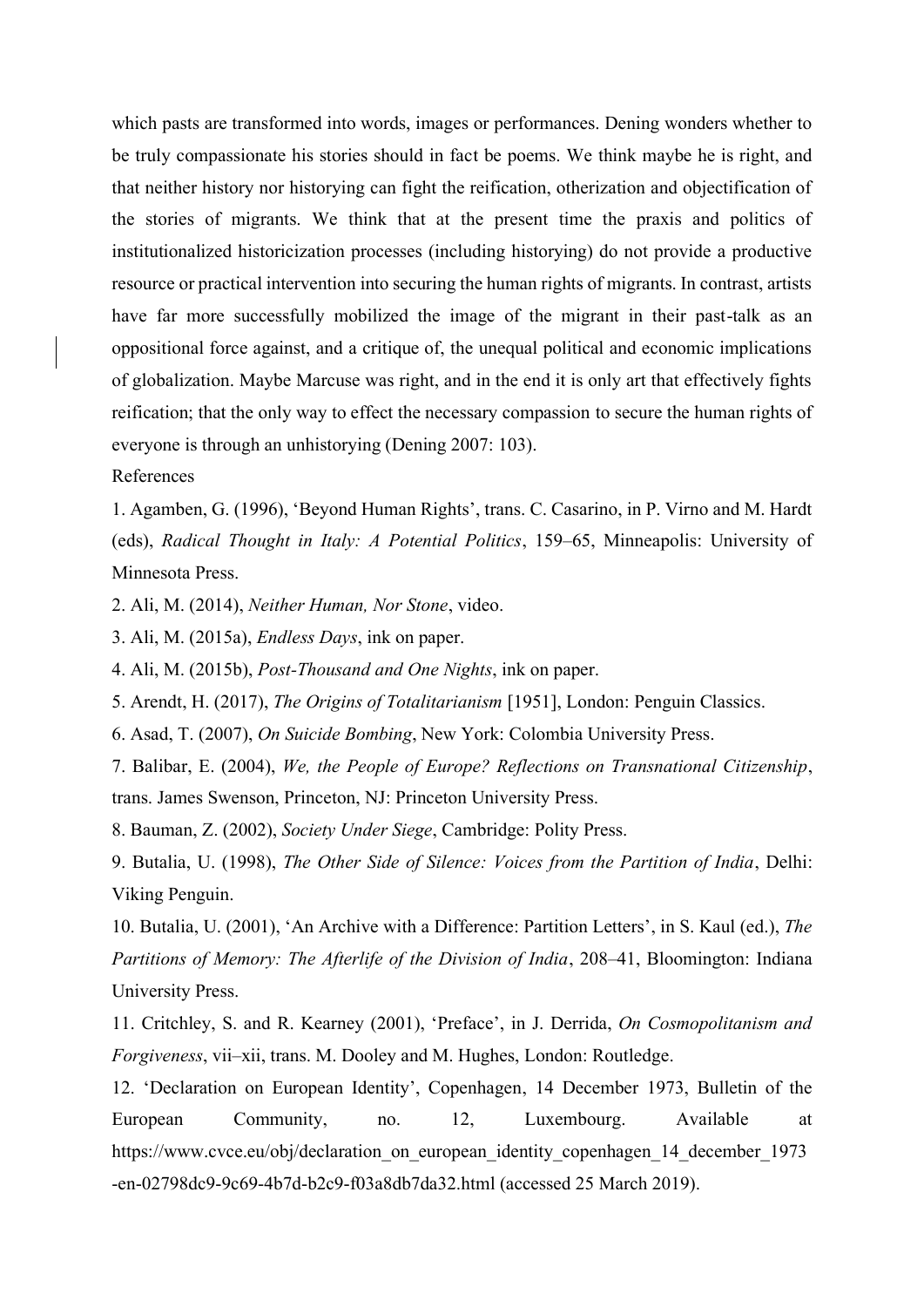13. Demos, T. J. (2013), *The Migrant Image: The Art and Politics of Documentary During Global Crisis*, Durham and London: Duke University Press.

14. Dening, G. (2007), 'Performing Cross-Culturally', in *Manifestos for History*, ed. Keith Jenkins, Sue Morgan and Alun Munslow, London: Routledge.

15. Derrida, J. (2002), 'Derelictions of the Right to Justice (But What Are the '*sans-papiers*' lacking?)' 133–44, in E. Rottenberg (trans. and ed.), *Negotiations: Interventions and Interviews, 1971–2001*, Stanford: Stanford University Press.

16. Elie, J. (2014), 'Histories of Refugee and Forced Migration Studies', in E. Fiddian-Qasmiyeh, G. Loescher, K. Long and N. Sigona (eds), *The Oxford Handbook of Refugee and Forced Migration Studies*, 23–35, Oxford: Oxford University Press.

17. Gatrell, P. (2007), 'Population Displacement in the Baltic Region in the Twentieth Century: From 'Refugee Studies' to Refugee History', *Journal of Baltic Studies*, 38 (1): 43–60.

18. Gatrell, P. (2013), *The Making of the Modern Refugee*, Oxford: Oxford University Press.

19. Hammond, K. (2007), 'Palestinian Universities and the Israeli Occupation', *Policy Futures in Education*, 5 (2): 264–70.

20. Handel, A. (2011), 'Exclusionary Surveillance and Spatial Uncertainty in the Occupied Palestinian Territories', in E. Zureik, D. Lyon and Y. Abu-Laban (eds), *Surveillance and Control in Israel/Palestine*: *Population Territory, and Power*, 268–71, London: Routledge.

21. Harrell-Bond, B. E. (1986), *Imposing Aid: Emergency Assistance to Refugees*, Oxford: Oxford University Press.

22. Heith, A. (2015), 'Enacting Colonised Space: Katarina Pirak Sikku and Anders Sunna', *Nordisk Museologi*, 2: 69–83.

23. Jacir, E. (2001–2003), *Where We Come from* installation.

24. Jacir, E. (2003a), *Crossing Surda (a record of going to and from work)* video.

25. Jacir, E. (2003b), *ENTRY DENIED (A Concert in Jerusalem)* installation.

26. Jacir, E. (2010–1012), *ex libris* installation, public project and book.

27. Kholeif, O. (2013), 'Europa: Performance, Narration and Reconstitution', in E. Jacir and O. Kholeif (eds), *Emily Jacir: Europa*, 14–21, Munich: Prestel.

28. Kushner, T. and K. Knox (1999), *Refugees in an Age of Genocide: Global, National and Local Perspectives During the Twentieth Century*, London: Frank Cass.

29. Mantu, S. (2018), '"Terrorist" Citizens and the Human Right to Nationality', *Journal of Contemporary European Studies*, 26 (1): 28–41.

30. Marfleet, P. (2007), 'Refugees and History: Why We Must Address the Past', *Refugee Survey Quarterly*, 26 (3): 136–48.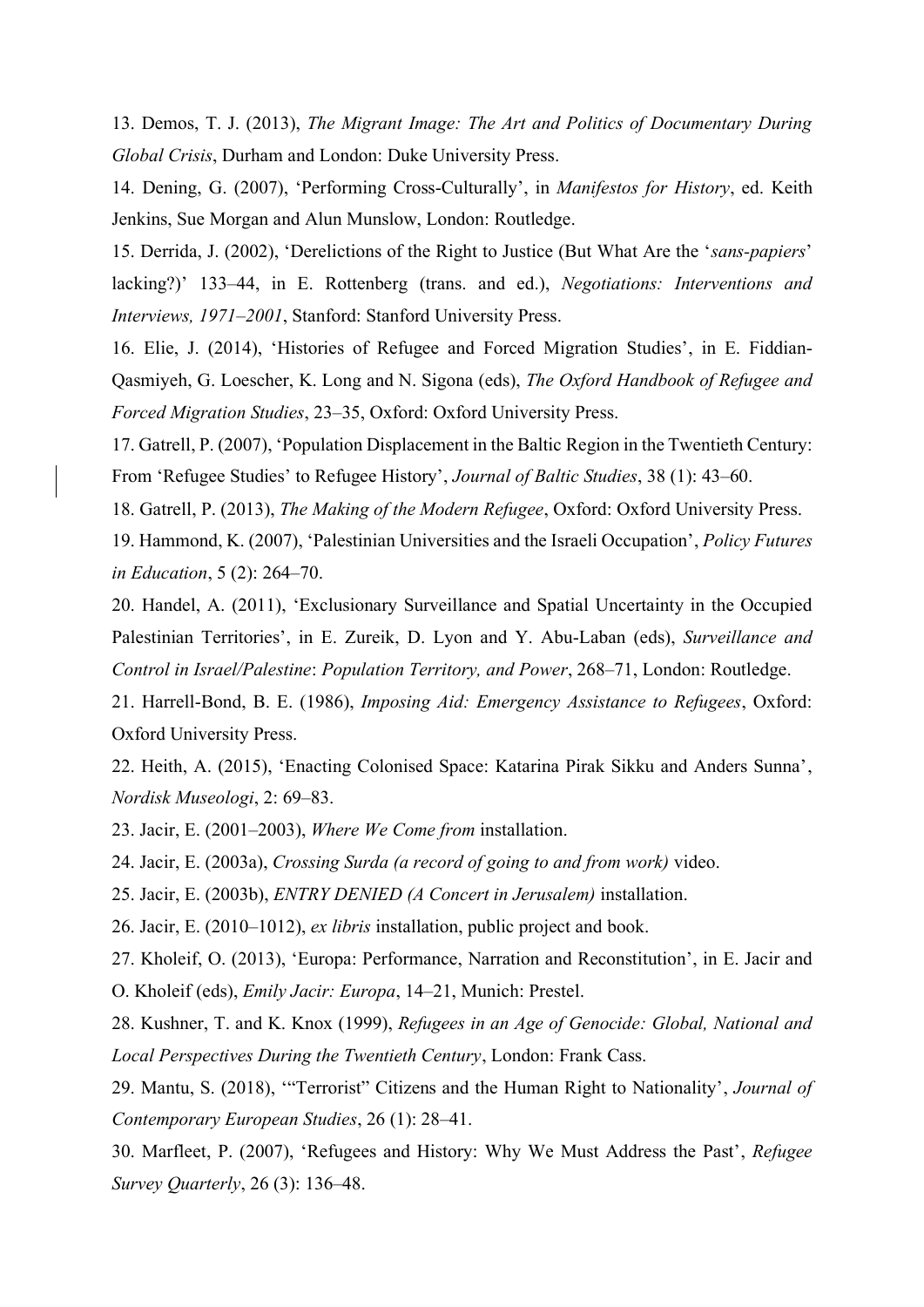31. Mazzara, F. (2019), *Reframing Migration: Lampedusa, Border Spectacle and Aesthetics of Subversion*, Oxford: Peter Lang.

32. Mbembe, A. (2003), 'Necropolitics', *Public Culture,* 15 (1): 11–40.

33. Nyers, P. (2006), *Rethinking Refugees: Beyond States of Emergency*, Abingdon: Routledge. 34. Pihlainen, K. (2017), *The Work of History: Constructivism and a Politics of the Past*, Abingdon: Routledge.

35. Toguo, B. (2012), *Purification*, London: Tate Modern, https://www.tate.org.uk/art/artworks/toguo-purification-t14012 (accessed 15 March 2019).

36. *Universal Declaration of Human Rights*, http://www.un.org/en/universal-declarationhuman-rights/ (accessed 15 March 2019).

37. Wacquant, L. (2007), *Urban Outcasts: A Comparative Sociology of Advanced Marginality*, Cambridge: Polity Press.

38. Weizman, E. (2012), *Hollow Land: Israel's Architecture of Occupation*, London: Verso.

39. White, H. (2011), 'Modern Politics and the Historical Imaginary', in C. Bottici and B. Challand (eds), *The Politics of Imagination*, 162–77, Abingdon: Birkbeck Law Press.

40. Wilford, G. (2017) 'Israel Has Stripped Citizenship from an Arab Israeli for the First Time Ever', *The Independent*, 6 August, https://www.independent.co.uk/news/world/middleeast/israel-revokes-citizenship-stripped-arab-israeli-alaa-raed-ahmad-zayoud-haifa-kibbutzgan-shmuel-a7879771.html (accessed 30 July 2019).

41. Wimmer, A. and N. Glick Schiller (2003), 'Methodological Nationalism, the Social Sciences, and the Study of Migration: An Essay in Historical Epistemology', *International Migration Review*, 37 (3): 576–610.

42. Zizek, S. (2016), *Against the Double Blackmail: Refugees, Terror and Other Troubles with the Neighbours*, London: Allen Lane.

<sup>1</sup> Discussions with Muhammad Ali about his work were pivotal in our reconception of migration as a problem of im/mobility and a denial of basic human rights including the freedom of movement https://www.mhd-ali.com/ accessed 12 June 2019. We are very grateful for the time Muhammad Ali gave in discussing his work with us. While undertaking research for this article we also became aware of Jacir's invocation of the concept of (im)mobility and her use of it in her artist statement '*Where We Come From:* (Im)Mobility', *What's* Up 15 (2003), n.p. cited in T. J. Demos, *The Migrant Image: The Art and Politics of Documentary During Global Crisis* (Durham and London: Duke University Press, 2013), 273.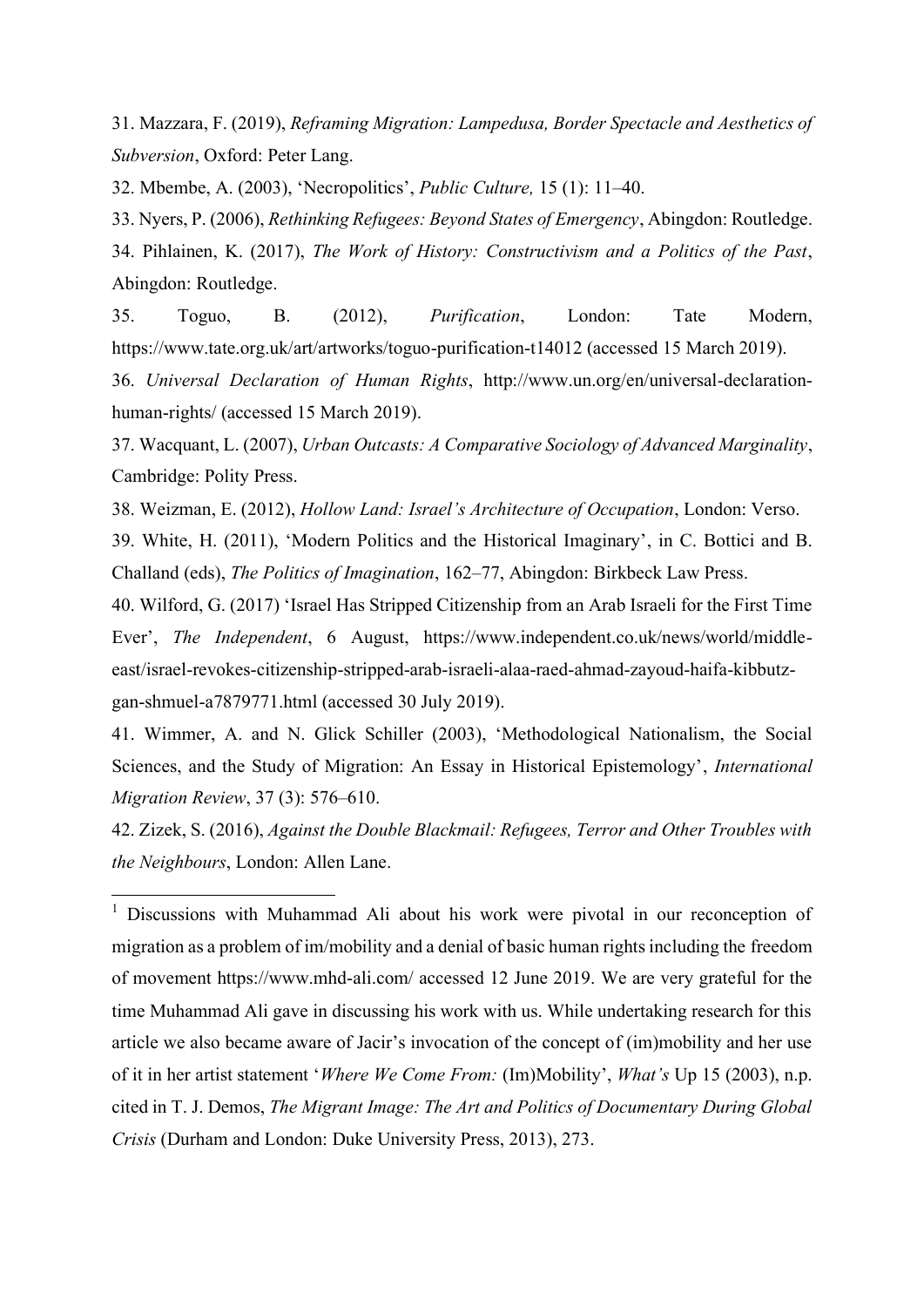$2$  Explaining the political urgency of his project, Agamben argued that 'the refugee should be considered for what it is, namely, nothing less than a limit-concept that at once brings a radical crisis to the principles of the Nation-State and clears the way for a renewal of categories that can no longer be delayed', 162.

<sup>3</sup> Nonetheless, the observation is correct. As Agamben stated, 'There is no autonomous space in the political order of the Nation-State for something like the pure human in itself', 161. His thinking here was indebted to Hannah Arendt, 'The Decline of the Nation-State and the End of the Rights of Man', in *The Origins of Totalitarianism* (Orlando, FL: Harcourt Brace & Company, 1973), 267–302.

<sup>4</sup> The contemporary situation of refugees, migrants and displaced people, for example, calls into question the limits of abstract terms like 'the people', 'sovereign nation' and 'citizen rights'. This issue is also identified by Étienne Balibar in *We, The People of Europe? Reflections on Transnational Citizenship*, trans. James Swenson (Princeton, NJ: Princeton University Press, 2004), 33. For an extended discussion of the same see Kelly Staples, *Retheorising Statelessness: A Background Theory of Membership in World Politics*  (Edinburgh: Edinburgh University Press, 2012).

<sup>5</sup> Following Mazzara, we favour the use of the terms 'migrant' and 'migration' wherever possible in our discussion because they encompass a range of different migratory circumstances (including voluntary and forced movement) while also acknowledging the shared right of free movement for everyone regardless of the motivations behind each decision to move. Federica Mazzara, *Reframing Migration: Lampedusa, Border Spectacle and Aesthetics of Subversion* (Oxford: Peter Lang, 2019), 3. Where we employ the term 'refugee', we do so because we are referring to instances where it has been used within given classificatory and discursive contexts.

 $6$  We take the term 'refugeeness' from Peter Nyers, who uses it because it 'highlights the very political process of becoming refugee'. Refugees, he argues, should be seen as subjects of the classification scheme of refugeeness. See Nyers, *Rethinking Refugees: Beyond States of Emergency* (Abingdon: Routledge, 2006), xiii, xv.

 $\frac{7}{1}$  By 'imagination' here White meant political imagination, something that was akin to Althusser's use of the term 'ideology'. Indeed, he referred specifically to Althusser's description of the process of 'interpellation' by which political regimes transformed individuals into subjects by inducing in them an identity or subjectivity that was submissive.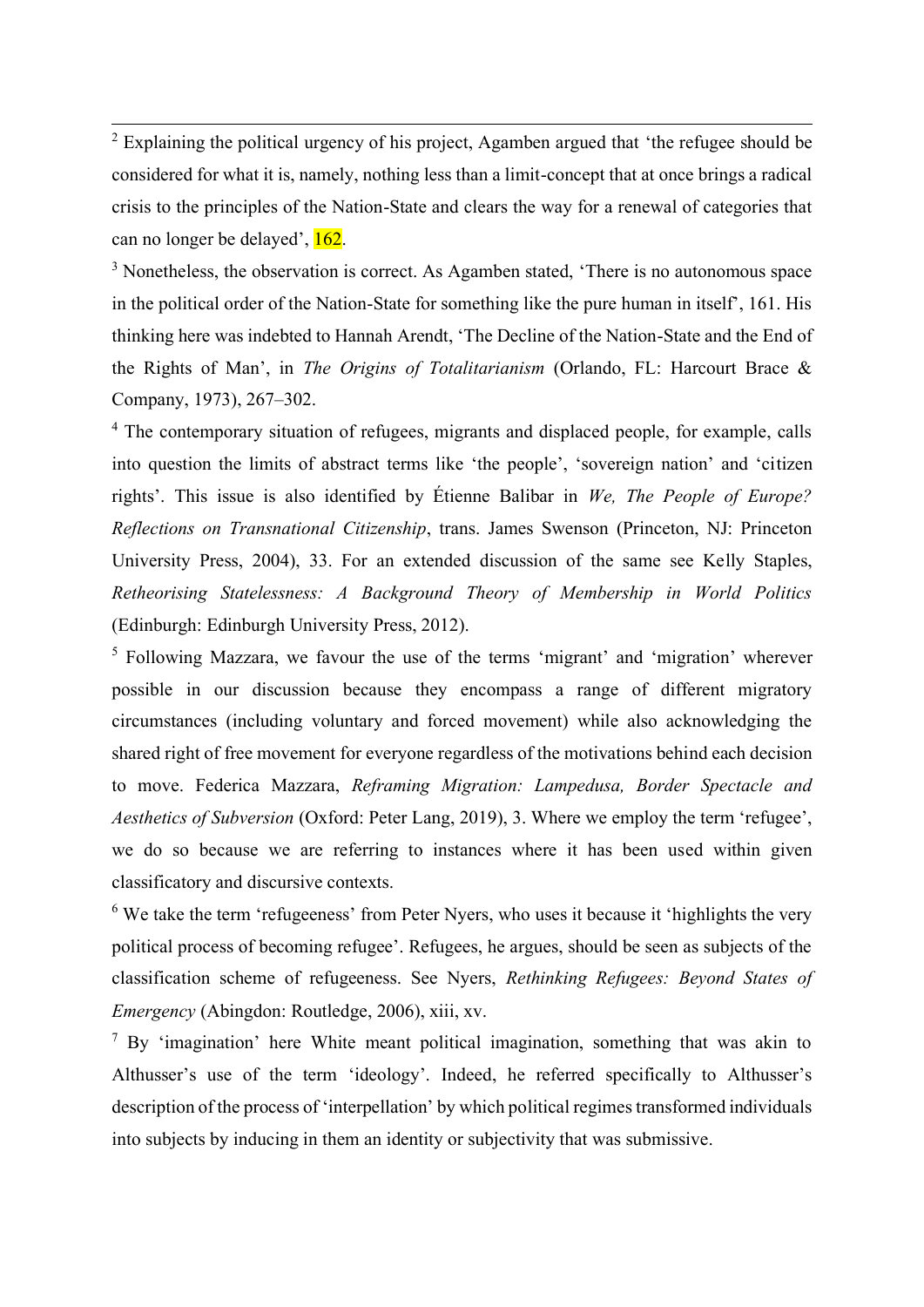<sup>8</sup> This setting aside of the principles of asylum happened across Europe in 2015–16. It culminated in the EU-Turkey Agreement on Refugees in 2016, which sought to confine Syrian refugees in Turkey and out of Greece and other EU states.

<sup>9</sup> Recent examples from key meta-history journals illustrate the point: *History and Theory*  published an issue on 'Historians and Ethics' in 2004; *Rethinking History* produced themed issues on 'Politics and History' in 2009 and 'Historical Justice' in 2014. Also, the International Network for Theory of History's second conference, in Ouro Preto, Brazil in August 2016, was on 'The Practical Past: On the Advantages and Disadvantages of History for Life'.

 $10$  For a detailed discussion of how deconstructionist approaches simultaneously set academic agendas and provoked an intellectual backlash, both of which peaked in the mid-1990s, see Ethan Kleinberg, *Haunting History: For a Deconstructive Approach to the Past* (Stanford: Stanford University Press, 2017).

 $11$  Again, we are indebted to Kalle Pihlainen's argument that despite a 'broad and vocally expressed desire to move on' from questions around language and representation, it is far too early to cease thinking about postructuralism and the politics of historical representation. Pihlainen, *The Work of History*, xiii.

<sup>12</sup> We note here that Marfleet did not explain at any length how or why an ahistorical perspective on these refugee crises was necessarily problematic.

 $13$  For example, they might focus on these issues in relation to subjects such as slavery, colonial partitions, dislocations caused by the world wars, the situation of displaced persons in post-war Germany or the chaotic effects of different genocides and ethnic cleansings.

<sup>14</sup> A representative and by no means comprehensive list would include works such as Gil Loescher and John A. Scanlan, *Calculated Kindness: Refugees and America's Half-Open Door, 1945 to the Present* (New York: Free Press, 1986); Tony Kushner and Katharine Knox, *Refugees in an Age of Genocide: Global, National and Local Perspectives during the Twentieth Century* (London: Frank Cass, 1999); Michael Marrus, *The Unwanted: European Refugees in the Twentieth Century* (Philadelphia: Temple University Press, 2002); Maud S. Mandel, *In the Aftermath of Genocide: Armenians and Jews in Twentieth-Century France* (Durham, NC: Duke University Press, 2003); Vazira Fazila-Yacoobali Zamindar, *The Long Partition and the Making of Modern South Asia: Refugees, Boundaries and Histories* (New York: Columbia University Press, 2007); Dawn Chatty, *Displacement and Dispossession in the Modern Middle East* (Cambridge: Cambridge University Press, 2011); Peter Gatrell, *The Making of the Modern Refugee* (Oxford: Oxford University Press, 2013). We also note here a special issue of the *Journal of Refugee Studies*, 25 (3) 2012, that examined how 'the refugee' as a category of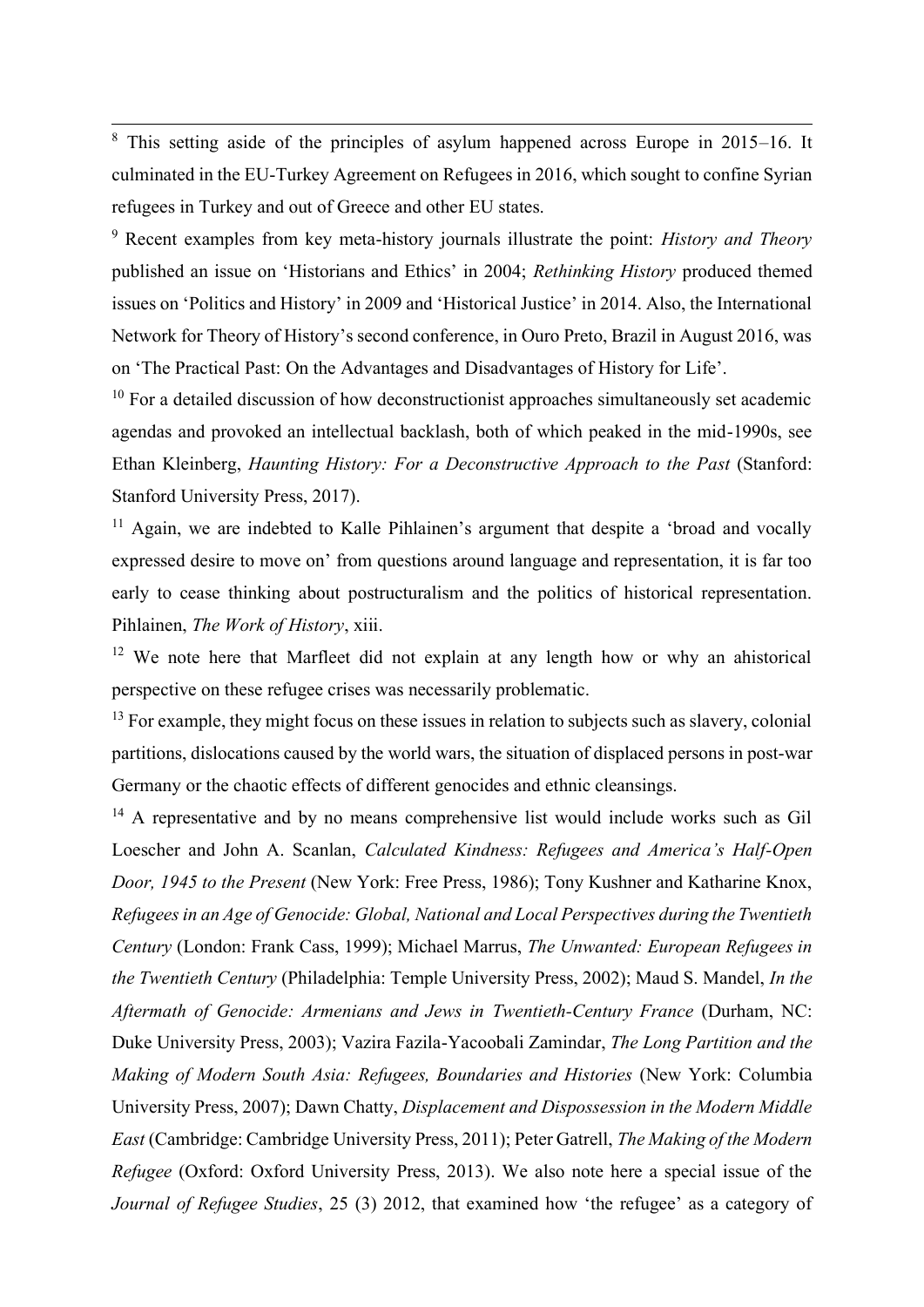person developed in different post-war settings, and a double issue of *Patterns of Prejudice* on 'Refugees Then and Now: Memory, History and Politics in the Long Twentieth Century', 52  $(2-3)$  2018.

<sup>15</sup> The phrase is from Shahid Amin, 'Writing Alternative Histories: A View from South Asia' (unpublished paper).

<sup>16</sup> Since 1979 Sudan had been faced with the arrival of refugees from Uganda, an influx that rose to emergency proportions in 1982.

<sup>17</sup> https://www.unhcr.org/uk/archives-and-records.html, accessed 5 April 2019.

<sup>18</sup> *Universal Declaration of Human Rights,* http://www.un.org/en/universal-declarationhuman-rights/, accessed 15 March 2019, henceforth referred to as the *Declaration*. Barthélémy Toguo, *Purification* (2012), Tate Modern, https://www.tate.org.uk/art/artworks/toguopurification-t14012, accessed 15 March 2019.

<sup>19</sup> For the idea of the 'strong passport' see Gayatri Chakravorty Spivak, 'Can the Subaltern Speak?' in Cary Nelson and Lawrence Grossberg (eds), *Marxism and the Interpretation of Culture* (Urbana and Chicago: University of Illinois Press, 1988), 273. For smooth and striated space see G. Deleuze and F. Guattari, *A Thousand Plateaus, Capitalism and Schizophrenia* (Minneapolis: University of Minneapolis Press, 1987)*.* See also http://www.protevi.com/john/DG/PDF/ATP14.pdf, accessed 13 March 2019; Demos, *Migrant Image* xiv.

 $20$  The fact that many migrants originate in areas of former European colonial occupation and areas where Europeans subverted existing property arrangements dominated and controlled the extraction of raw resources and themselves migrated en masse to – is conveniently elided in the media representation of migration. Victoria Burgher's work *Don't Let Them Drown* draws attention to the central role that European colonialism plays in current migration through her rewording of Ambalavaner Sivanandan's aphorism on post-colonial migration, from 'we are here because you were there' to 'they are here because we were there' – see the catalogue from the exhibition *Sink without Trace: Exhibition on Migrant Deaths at Sea*, curated by Federica Mazzara and Maya Ramsey at P21, London (13 June–13 July), 10.

<sup>21</sup> Fazal Sheikh, *Desert Bloom* (Göttingen: Steidl, 2015). It is Volume 3 of *The Erasure Trilogy*. See also Fazal Sheikh and Eyal Weizman, *The Conflict Shoreline* (Göttingen: Steidl, 2015), which provides a narrative essay in response to *Desert Bloom.*

<sup>22</sup> Anders Sunna, *Area Infected* (2014), http://anderssunna.com/, accessed 14 March 2019. A selection of his work was shown in *The Moderna Exhibition 2018*. *With the Future Behind Us* (Stockholm: Moderna Museet, 20 October 2018–6 January 2019). See also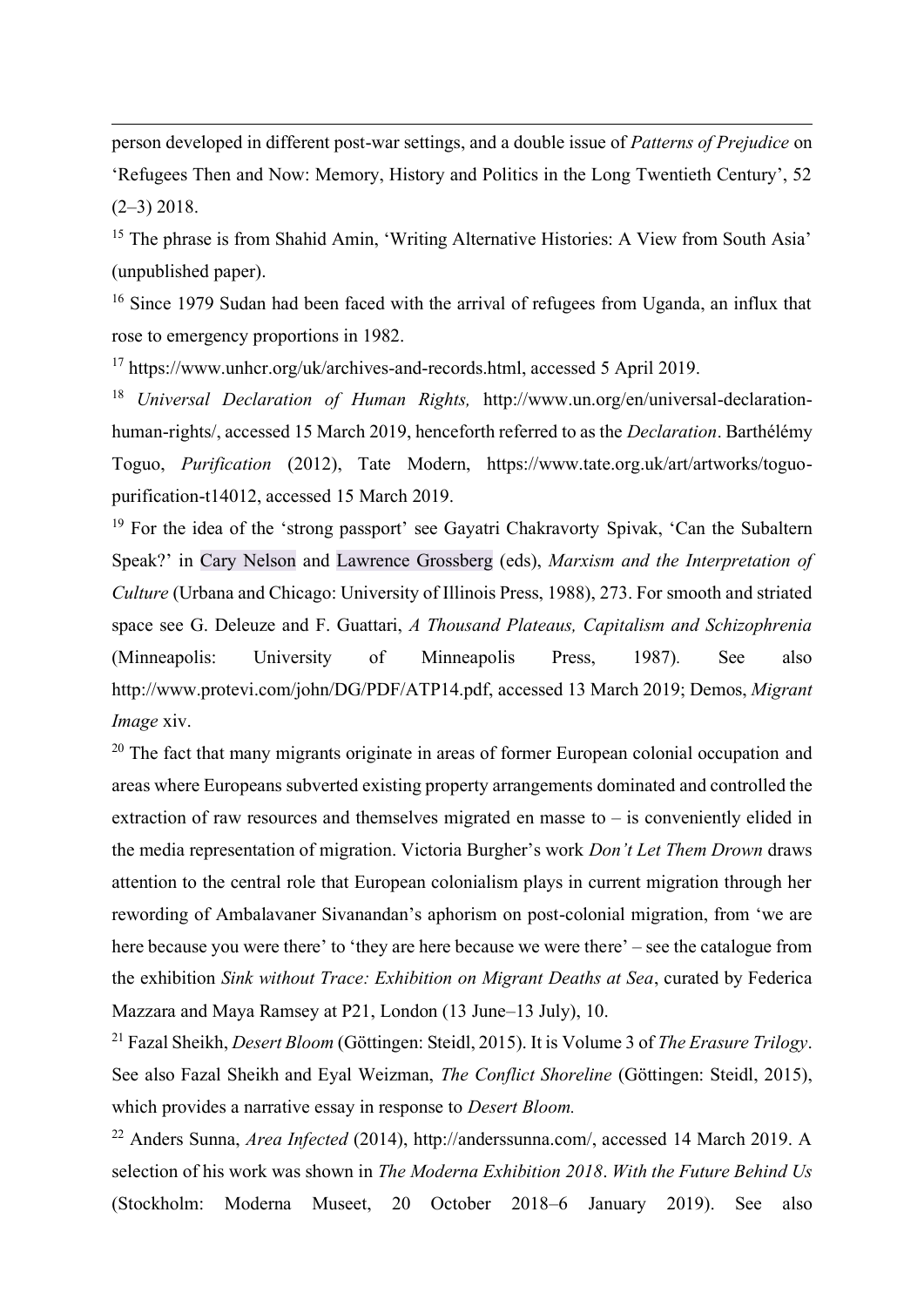*Koncessionsrenskötsel* (2014) http://anderssunna.com/2014-2/; *States* (2017) http://anderssunna.com/2017-2/#!prettyPhoto[1]/http://anderssunna.com/wpcontent/uploads/2017/09/states-2-1280x781.jpg, accessed 15 July 2019.

<sup>23</sup> *Struggle #1with Anders Sunna* https://www.youtube.com/watch?v=owKXQGztVx0, accessed 15 March 2019. He states that in 1986 the government forced his family away using police patrols, forbade their reindeer marks and built a 30-kilometre fence to prevent the reindeer migrating back to their original pastures. He adds that his family received more than 300 police notifications for guerrilla reindeer herding. Although most of the instances of Sami forced relocation occurred in the first half of the twentieth century there have been more recent instances: two of the most well known are the removal of land use rights from the Sami village of Girjas in 1993 (which was successfully challenged in 2016) and the movement of the city of Kiruna onto Sami reindeer pastures as a result of mining causing the collapse of the original city. Richard Orange 'Swedish Reindeer herders win historic land use case', *The Telegraph,* 3 February 2016,

https://www.telegraph.co.uk/news/worldnews/europe/sweden/12139166/Swedish-reindeerherders-win-historic-land-use-case.html and David Crouch 'Sweden's Indigenous Sami People Win Rights Battle Against State', *The Guardian,* 3 February 2016, https://www.theguardian.com/world/2016/feb/03/sweden-indigenous-sami-people-win-rightsbattle-against-state. Chris Michael '"Will I have existed?" The unprecedented plan to move an Arctic city' *The Guardian*, 2 December 2018, https://www.theguardian.com/cities/2018/dec/02/kiruna-swedish-arctic-town-had-to-movereindeer-herders-in-the-way, accessed 15 March 2019.

<sup>24</sup> The mining, hydroelectric and forestry industries are the main reasons for appropriating or curtailing Sami reindeer pastures. For more on the history and legislation of Sami reindeer herding in Sweden, see https://www.laits.utexas.edu/sami/diehtu/siida/herding/herdingsw.htm and Margaret Carstens, 'Sami land Rights: The Anaya Report and the Nordic Sami Convention', *Journal on Ethnopolitics and Minority Issues in Europe,* 15 (1) 2016: 75–116 https://www.ecmi.de/fileadmin/downloads/publications/JEMIE/2016/Carstens.pdf, accessed 15 March 2019.

<sup>25</sup> Asad, *On Suicide Bombing*, 59 citing Richard Tuck, (1999), *The Rights of War and Peace: Political Thought and International Order from Grotius to Kant* (Oxford: Oxford University Press). For overwhelming evidence of a societal acquiescence in and antipathy to the deaths of hundreds of thousands of migrants one only needs to consider that despite the evidence in daily newspapers about these deaths, they are rarely a subject of conversation nor of action by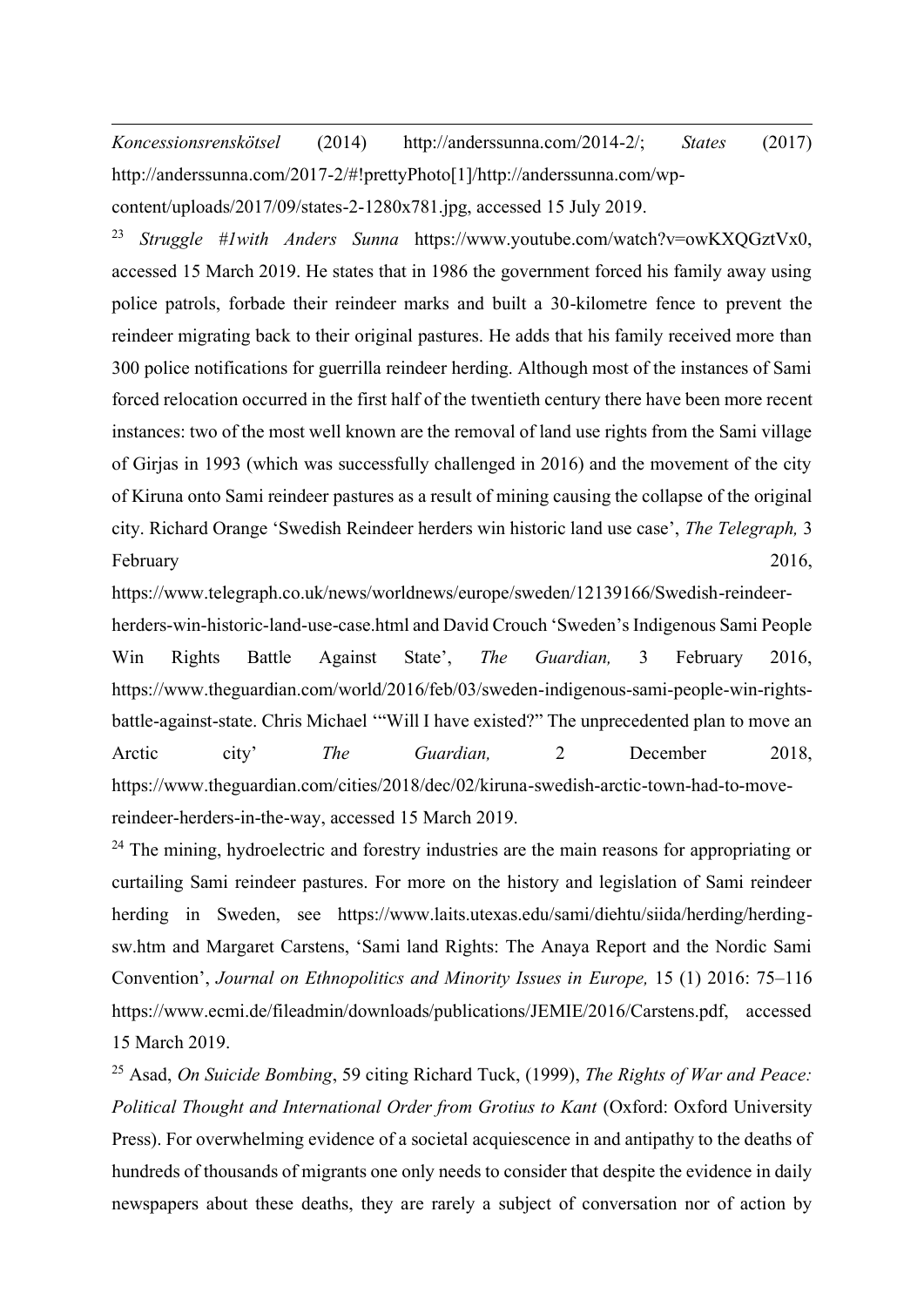individuals or governments (https://www.theguardian.com/world/2019/jun/09/mediterraneansea-of-blood-migrant-refugee-rescue-boats-un-unhcr). In November 2017, EU migration commissioner, Dimitri Avramopoulos, noted that 'we are all conscious of the appalling and degrading conditions in which some migrants are held in Libya' and yet since then EU member states have spent millions of euros developing the Libyan Coast Guard's ability to intercept migrant boats, return migrants to the degrading and brutal conditions in Libyan detention centres and thus prevent them from reaching Europe, https://www.hrw.org/news/2019/01/21/libya-nightmarish-detention-migrants-asylum-seekers; see also https://www.irishtimes.com/news/world/africa/deaths-pile-up-in-libyan-detentioncentre-leaked-un-report-shows-1.3937256;

https://www.independent.co.uk/news/world/middle-east/libya-airstrike-tripoli-migrant-

centre-refugees-detention-death-toll-a8985431.html, accessed 31 July 2019.

 $^{26}$ https://assets.publishing.service.gov.uk/government/uploads/system/uploads/attachment\_dat a/file/631643/deprivation-nullity-Chapter-55.pdf, accessed 15 March 2019.

 $27$  The denial of a right of return to Palestinians who fled the conflict in 1948 in contravention of UN Resolution 194, article 11, contrasts with the Israeli Law of Return that grants non-Israeli Jews the right to immigrate to Israel and subsequently claim Israeli citizenship. Similarly, while the Law of Return also grants citizenship to the non-Jewish spouse of a non-Israeli Jew, amendments to the Israeli Citizenship and Entry Law have made Palestinian inhabitants of the Palestinian Occupied Territories (the West Bank and Gaza Strip) ineligible for the automatic granting of Israeli citizenship that usually follows marriage to an Israeli citizen (https://en.wikipedia.org/wiki/Israeli\_citizenship\_law#Citizenship\_by\_marriage and https://en.wikipedia.org/wiki/Citizenship\_and\_Entry\_into\_Israel\_Law,\_accessed 30 July 2019). This law also prevents the reunification of Palestinian families who live on different sides of the Green Line, see Elia Zureik (2016), *Israel's Colonial Project in Palestine: Brutal Pursuit* (London: Routledge, 124). Although Palestinian present absentees (but not Palestinian refugees) were granted Israeli citizenship in 1952 they were prevented from returning to their homes and land which were then subsequently expropriated by the state under various Absentees' Property Laws and the Transfer of Property Law (1950). There are four distinct groups of internally displaced Palestinians living in Israel: those displaced as a result of the 1948 conflict; those displaced post-1948 as a result of internal transfer, house demolition and land appropriation; those displaced as a result of the 1967 conflict; and those displaced since 1967 especially in East Jerusalem as a result of the revocation of residency rights, land expropriation and so on. For these definitions and a greater discussion of present absentees see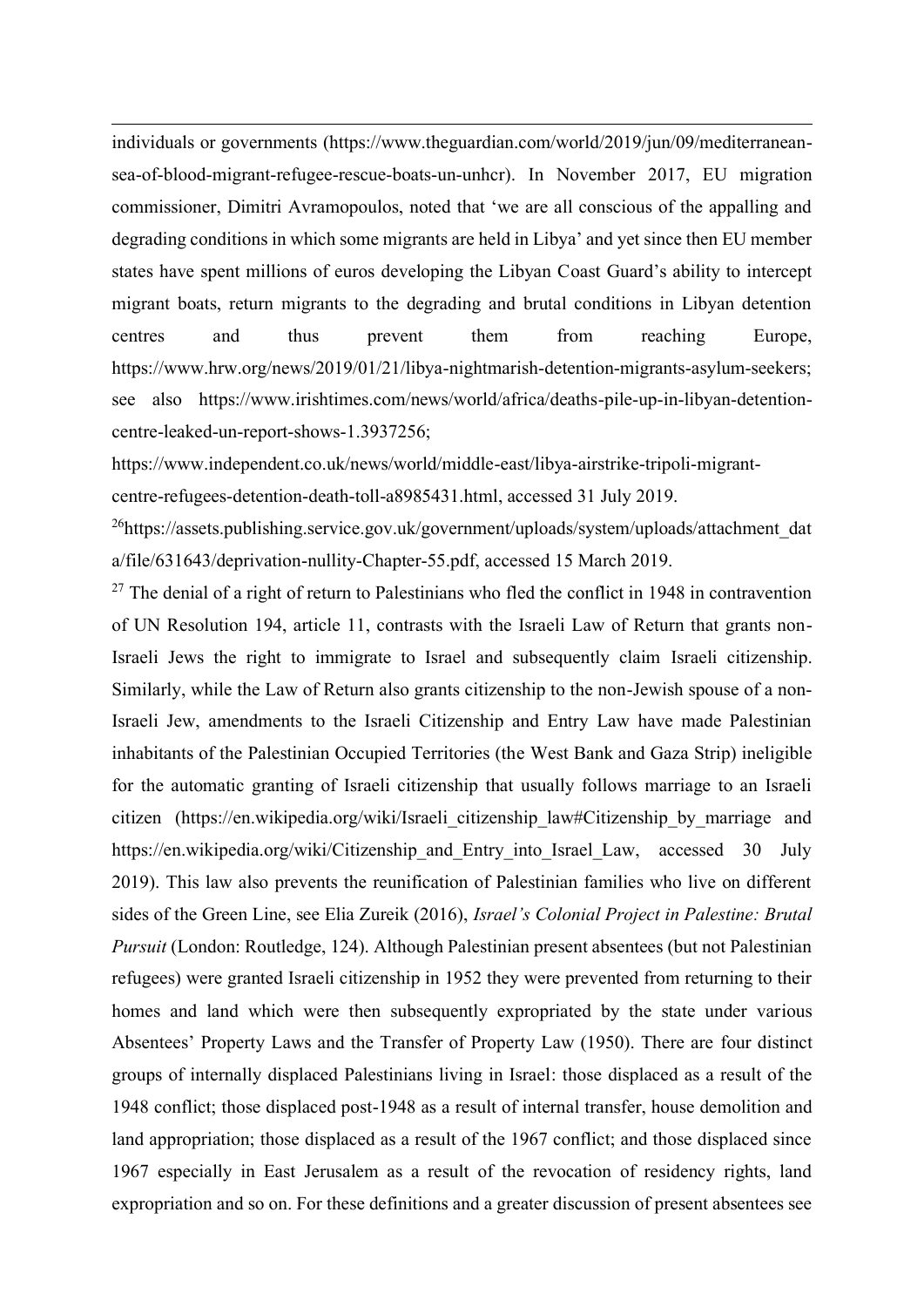the introduction by Masalha in Nur Masalha (ed.) (2005), *Catastrophe Remembered: Palestine, Israel and the Internal Refugees* (London: Zed Books); N. Masalha, *The Palestine Nakba: Decolonising History, Narrating the Subaltern, Reclaiming Memory* (London: Zed Books, 2012), 229–33; and https://en.wikipedia.org/wiki/Present\_absentee, accessed 30 July 2019. The ongoing destruction of the villages of the Negev Bedouin documented by Fazal Sheikh and discussed earlier is in part facilitated by the fact that Israel classifies them (and their descendants) as internally displaced peoples and, as a consequence, their villages are 'unrecognized'. A similar inequality is present in the de facto citizenship restrictions imposed on Palestinians living in East Jerusalem. Following Israeli occupation of East Jerusalem in 1967 and its annexation under full Israeli sovereignty, Palestinians of East Jerusalem should technically be able to apply for Israeli citizenship, but in practice they are instead offered the special status of 'permanent residency' thereby denying them citizenship of the state in which they live. Rassem Khamaisi, 'Territorial Dispossession and Population Control of the Palestinians', in Elia Zureik, David Lyon and Yasmeen Abu-Laban (eds), *Surveillance and Control in Israel/Palestine: Population, Territory, and Power* (London: Routledge, 2011), 335–52, 338–9.

<sup>28</sup> For examples from Emily Jacir, *Where We Come From* (2001–3), see Emily Jacir, Stella Rollig and Genoveva Rückert (eds), *Emily Jacir: Belongings. Arbeiten/Works 1998-2003* (Wein: Folio Verlag, 2004), 50–9. For further examples and images from her installation see Pat Binder and Gerhard Haupt, 'Emily Jacir: Where We Come From', *Nafas Art Magazine* (October 2003), accessed 13 March 2018, https://universes.art/nafas/articles/2003/emily-jacirwhere-we-come-from/.

 $29$  He was also sentenced to twenty-five years in prison. The revocation of his citizenship will leave Zayoud stateless, and it is therefore a violation of international human rights law. Up to 2600 Bedouin Israeli citizens were also stripped of their Israeli citizenship after a registration error – see https://www.jpost.com/Israel-News/Government-strips-2600-Beduin-ofcitizenship-due-to-registration-error-503664, accessed 30 July 2019.

<sup>30</sup> In Norton and Donnelly 'Thinking the Past Politically: Palestine, Power and Pedagogy', *Rethinking History,* 20 (2), 2016: 192–216, we consider the decision by the United States to revoke the US citizenship of Palestinian-American Rasmea Odeh.

 $31$  For interviews with Begum, and the Home Secretary's decision to block her return and revoke her nationality see https://www.theguardian.com/uk-news/2019/feb/17/shamimabegum-who-fled-uk-to-join-isis-has-given-birth-say-family, accessed 15 March 2019. It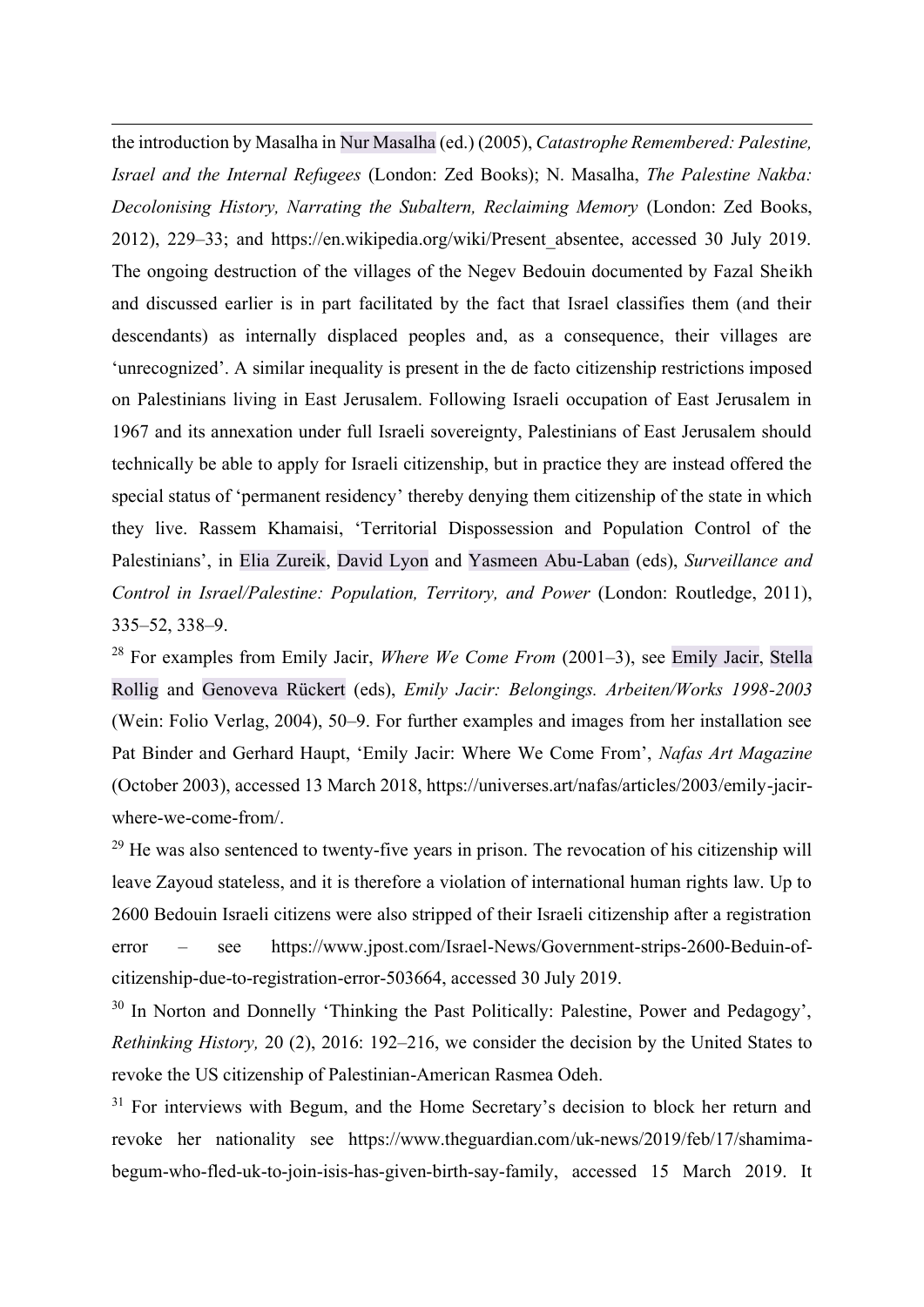should be noted that Begum acknowledged the oppression and corruption of the regime and stated that because of this it deserved to be defeated.

<sup>32</sup> Emily Jacir, *Crossing Surda* (*A Record of Going to and from Work*) video 30 minutes (2003a).

<sup>33</sup> https://www.ibraaz.org/publications/42, accessed 11 June 2019.

<sup>34</sup> Cited in Azadeh Saljooghi, 'From Palestine to Texas: Moving along with Emily Jacir', *Spectator*, 29 (1), 2009: 23–9, 28; reference is given as Emily Jacir (2003) www.daratalfunun.org; Joe Sacco, *Footnotes in Gaza* (London: Jonathan Cape, 2009) 19, 35, 128–33, provides an account of the effects that roadblocks, checkpoints and a separate road infrastructure system for Israeli settlers had on Palestinian residents in the Gaza Strip before Israel withdrew. B'Tselem The Israeli Information Centre for Human Rights in the Occupied Territories records the routine harassment that arbitrary Israeli roadblocks, checkpoints and the closure of military-installed village gates cause for Palestinians see https://www.btselem.org/freedom\_of\_movement/20190520\_military\_blocks\_access\_roads\_to four villages, accessed 12 June 2019. See also the Human Rights Watch report on restrictions to the freedom of movement of Palestinians and arbitrary detention https://www.hrw.org/world-report/2019/country-chapters/israel/palestine accessed 12 June 2019. See the OCHA (United Nations Office for the Coordination of Humanitarian Affairs) factsheet on Movement and access in the West Bank (2017) https://www.ochaopt.org/content/west-bank-movement-and-access-west-bank, accessed 12 June 2019.

<sup>35</sup> All of Weizman chapter 5 is useful on the forensic architecture of checkpoints. For more on the sociocultural and economic effects of the Israeli restriction of Palestinian movement see B'Tselem https://www.btselem.org/topic/freedom\_of\_movement accessed 12 June 2019.

<sup>36</sup> See also Hass, 'Transfer of Palestinians in Word and Deed', *Haaretz*, 12 June 2019 https://www.haaretz.com/opinion/.premium-transfer-of-palestinians-in-word-and-deed-

1.5465292, accessed 12 June 2019. See also the OCHA fact sheet on Palestinians at risk of forcible transfer https://www.ochaopt.org/content/west-bank-palestinians-risk-forcibletransfer, accessed 12 June 2019.

 $37$  The work was part of Jacir's exhibition at the Whitechapel Gallery, London 2015–16, https://www.whitechapelgallery.org/exhibitions/emily-jacir-europa/, accessed 12 June 2019. <sup>38</sup> Muhammad Ali, *Endless Days* (2015a), https://www.mhd-ali.com/copy-of-dra-2-2009-self-

violence-1, accessed 13 March 2019. A selection of drawings from this series were shown in *The Moderna Exhibition 2018. With the Future behind Us* 20 October 2018 to 6 January 2019.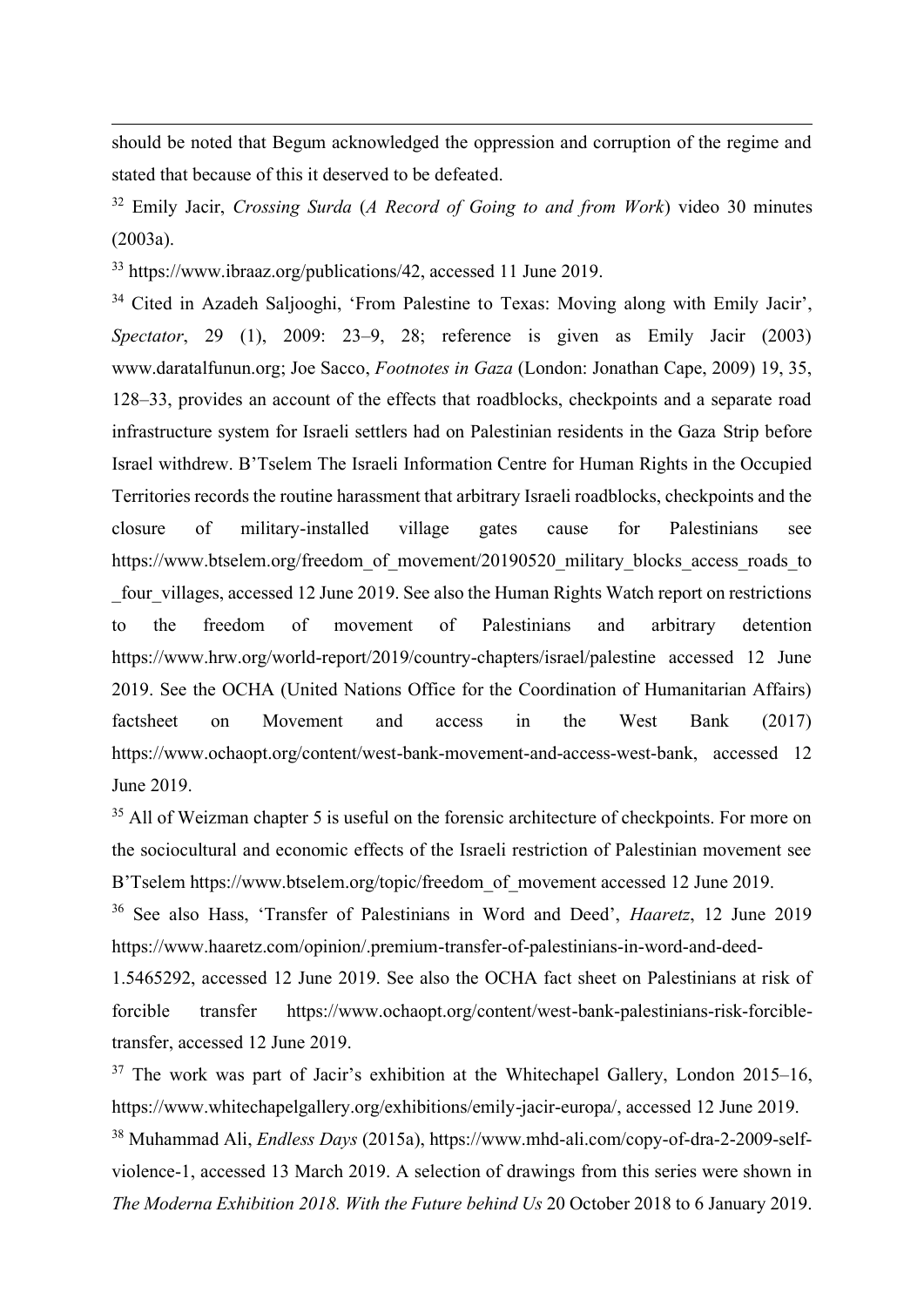<sup>39</sup> See https://www.mhd-ali.com/pro-1-2012-15-from-the-diary-of-a-r accessed 12 June 2019. There are also instances of compassion in these images, occasions where the figures feed others from their body. His work *366 Days of 2012* similarly features fantastical drawings of disturbing and disturbed figures inspired by his encounters with Syrians in 2012. These grotesque creatures are reminiscent of the mythical creatures of medieval travel books that depict an 'other' people so different from ourselves that they have only one large foot, a single eye, a face in their chest, multiple limbs or wings.

<sup>40</sup> Muhammad Ali, *Neither Human Nor Stone* (2014), https://www.mhd-ali.com/videos, accessed 13 March 2019. This video was shown in *The Moderna Exhibition 2018. With the Future behind Us*, 20 October 2018–6 January 2019.

<sup>41</sup> Mazzara (2019), 1–2, notes that the term 'scopic regime' appears in an essay by Martin Jay, 'Scopic Regimes of Modernity', in Hal Foster (ed.), *Vision and Visuality* (Seattle: Bay Press, 1988), 3–23.

 $42$  Information about the project, including an eighteen-minute long video is available on their webpage https://forensic-architecture.org/investigation/the-left-to-die-boat. The video has been shown at a number of art exhibitions, the most recent being the *Sink without Trace* exhibition http://p21.gallery/exhibitions/exhibition-sink-without-trace/ see also https://www.sinkwithouttrace.com/, accessed 3 July 2019.

<sup>43</sup> According to witness testimony fishing vessels were also signalled by those on the boat, but they offered no assistance.

<sup>44</sup> Catalogue from the exhibition *Sink without Trace: Exhibition on Migrant Deaths at Sea*, curated by Federica Mazzara and Maya Ramsey, 12. The quote is from a discussion of photographer Max Hirzel whose work also featured in the exhibition.

<sup>45</sup> https://forensic-architecture.org/investigation/the-left-to-die-boat, accessed 3 July 2019.

<sup>46</sup> Mbembe describes the creation of death-worlds, forms of social existence where people are subjected to conditions of life conferring on them the status of the living dead 40.

<sup>47</sup> For example, a number of the artists exhibiting their work in the exhibition *Sink without Trace* themselves are migrants or work with migrants to establish archives, make films and run workshops that document and promote the migrant voice. See for example Dagmawi Yimer, Art Refuge UK, Aida Silverstri, Shorsh Saleh, Mariwan Jalal, catalogue from the exhibition *Sink without Trace* 38, 32, 30, 28, 14

<sup>48</sup> Of course, as Max Hirzel points out art can also function as a sentimental display of compassion that absolves us from responsibility and action to rectify the unequal distribution of human rights. See his comments on the lack of contextualization and audience reactions to